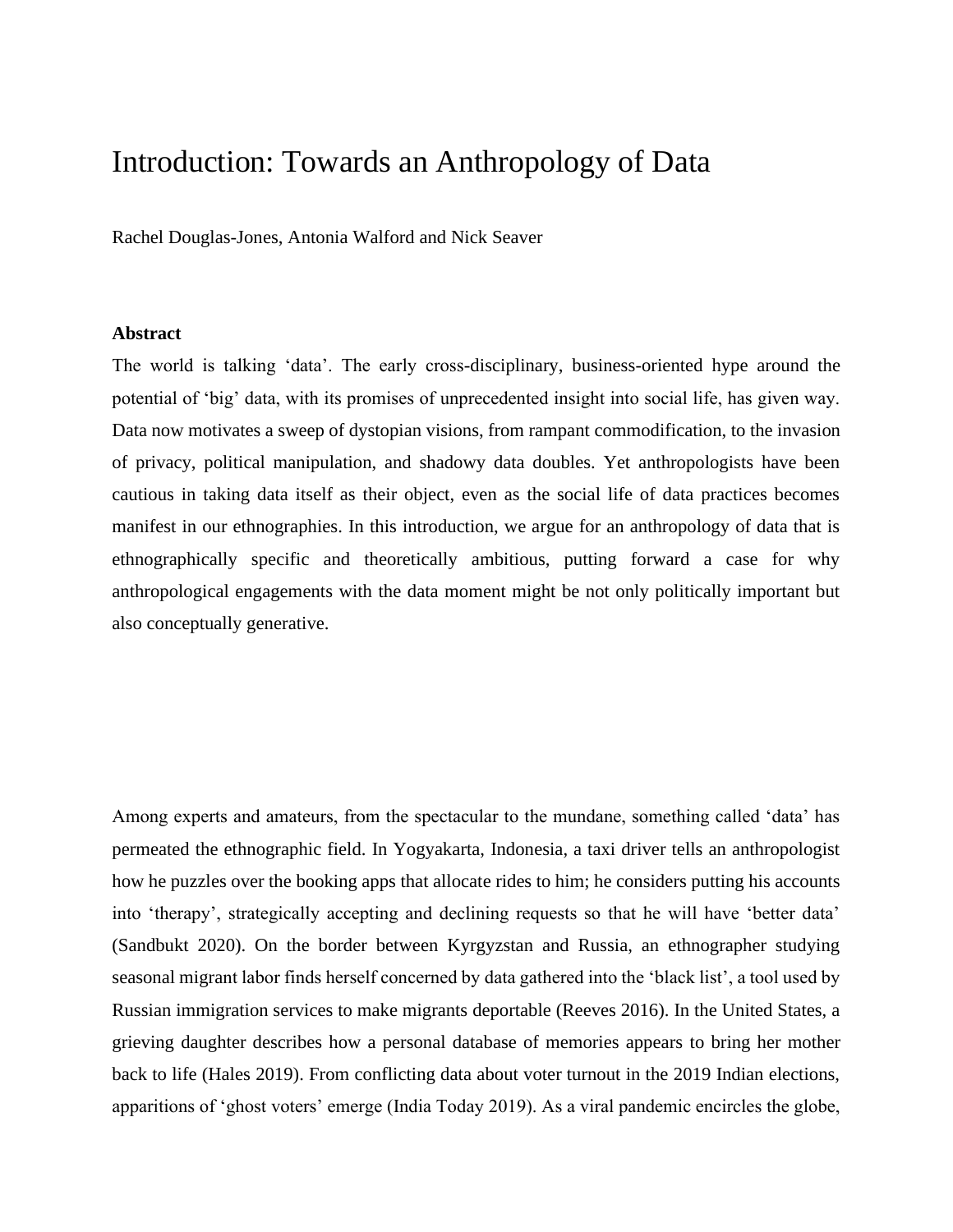data about infection and mortality rates becomes a matter of international public dispute (Street and Kelly 2020). Anthropologists find themselves needing to make sense of 'data' - and not only their own - as an emergent ethnographic object.

At a moment when 'data' commonly implies a universalizing epistemology, the papers in this volume attend to data's multiplicity and particularity, relocating it in diverse local worlds. The growing presence of data in our field sites demands this traditional ethnographic work, which foregrounds the practical existence of data, in small forms that complicate and exceed its 'big' reputation. This collection starts from the popular association of 'data' with digital technologies – networked computing systems that register, store, and analyze ever more information about ever more aspects of life – but it also expands the frame, looking to data's relations with existing informational forms, such as documentation and accounting, to find continuity, rather than disjuncture. The work collected here charts a course between hailing data as a radical rupture with the past, and recognising data as simply a continuation of familiar practices of social ordering, by attending to how discourses, practices and imaginaries of data are configuring and inflecting the familiar in unfamiliar or surprising ways.

In this special issue, we draw data's apparent novelty into conversation with many of anthropology's central concepts, from kinship to value to personhood. This Introduction demonstrates the necessity of this theoretical project, describing one shape it could take. Our first section is diagnostic, disambiguating different ways that data is talked of and done. We illustrate data's charismatic hold and review key approaches to its study within anthropology so far. Looking to an earlier moment of technological and conceptual innovation – the advent of new reproductive technologies and the anthropological response to them – we identify areas of analytical interest we might attend to in the present data moment.By treating data as at once an empirical concern for ethnographers and also as an opportunity to revisit key anthropological concepts, the pieces collected in this volume show the potential for a transformative anthropology of data – one that goes beyond updates to the ethnographic record and uses data as a generative site of anthropological theory-building.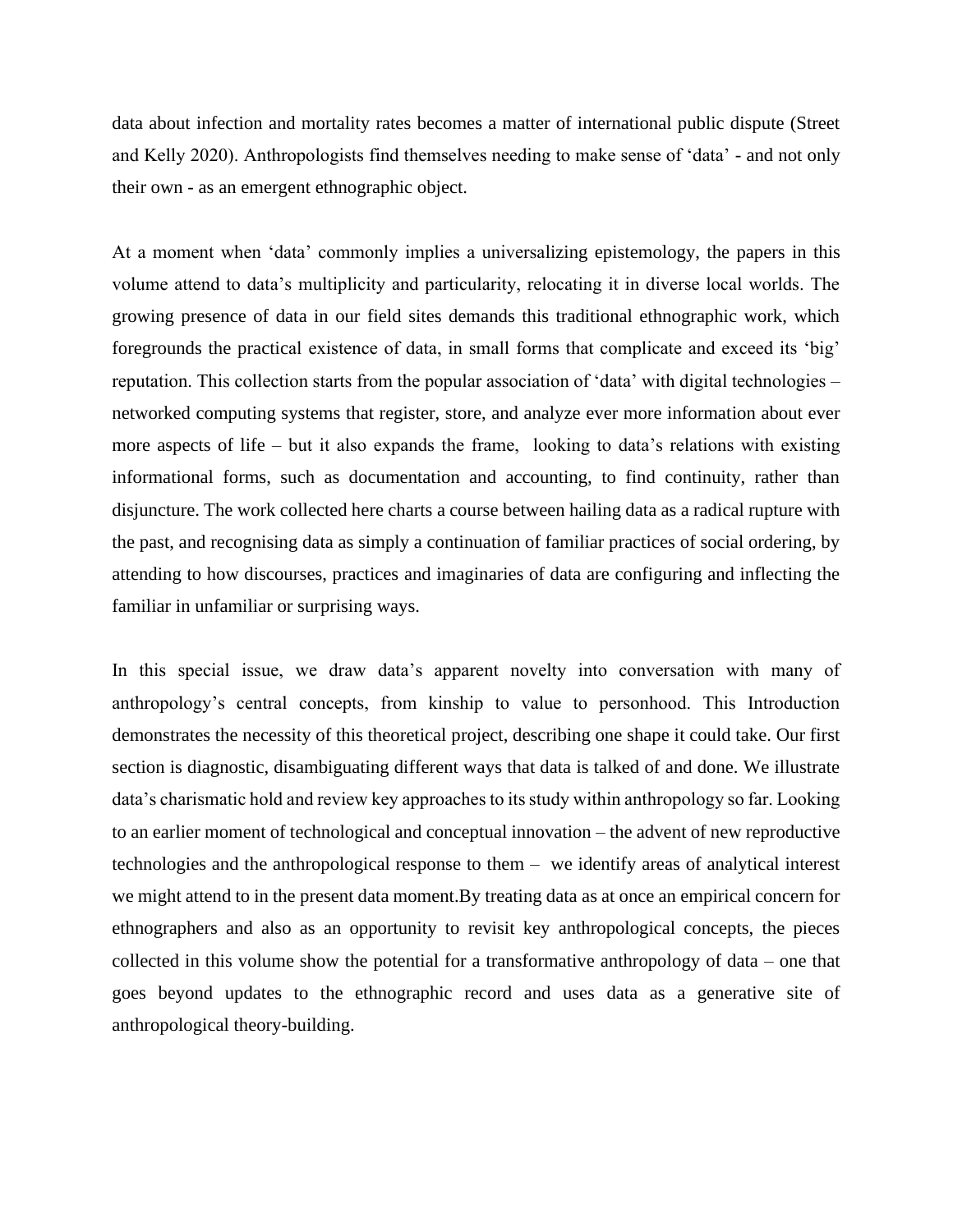# Diagnosis and Disambiguation in the Data Moment

Data, despite its apparent simplicity in common use, is not simply 'given' (as the word's etymological roots might suggest). What it is, and what it means, shifts. Everyday definitions of data start with the familiar: documents, numbers, building blocks of quantification, governance and analysis. However, borrowing charisma from computation, data has also acquired a more revolutionary reputation: a powerful entity that shapes commercial futures, an engine of growth that drives institutions to 'datafy' themselves in pursuit of profit or efficacy (Fourcade and Healy 2017). To make sense of data, we need to first disambiguate the many uses of the term.

### Knowing Data

One reaction to data's ubiquity and polysemy is to insist on data's material specificity. 'Data' continues to designate concrete, straightforward, empirical stuff (Dourish 2017). It takes the form of spreadsheets, .csv files, digitized archives, hand drawings and notes, or graphs on laptops; it is collected through sensors, database entries, mobile phones, and census work, from questionnaires to clicks. Thus understood, we can trace a decades-long history of ethnographic work on data, including the nature of evidence (Hastrup 2004; Engelke 2008), governmental practices of quantification and accounting (Maurer 1997; Nelson 2015), and the production of indicators by international non-governmental organizations and experts (Merry 2016; Murphy 2017).Data has appeared in the ethnographic record in analyses of 'audit culture' in the 1990s (Power 1997; Strathern 2000), studies of the charismatic role of documents in bureaucracy (Riles 2006; Hull 2012), and the seductive power of the numerical (Porter 1995; Verran 2010; Merry 2016).

Anthropologists and historians have also drawn out the importance of colonial bureaucratic practices of enumeration, which underpinned territorial dispossession and enforced a violent legibility on colonised peoples (Appadurai 1994; Scott 1998); more broadly, European empirebuilding relied foundationally on quantification and the 'avalanche of numbers' that captured the 18th and 19th C European imagination, and the standardisation, classification and accounting that it permitted (Poovey 1998; Hacking 1990).<sup>i</sup> These continuities suggest that data is in fact a familiar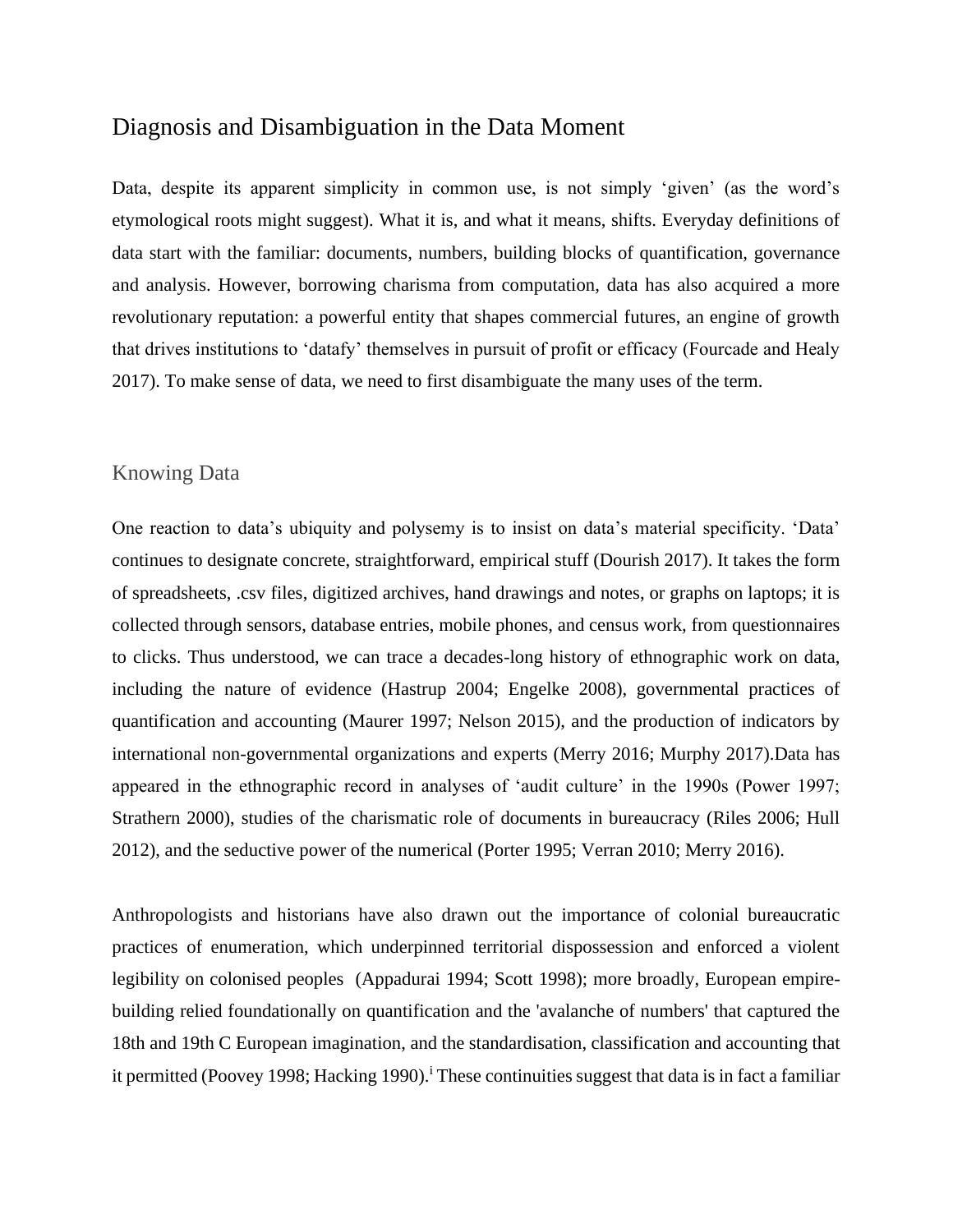concern for anthropologists, knowable through already-existing frames. The data revolution may not be so revolutionary after all (cf. Pfaffenberger 1988).

However, data has come to signify and act beyond these earlier practices. As people around the world reckon with data's significance, we re-open the definitional question as an ethnographic problem: What is data? As an object of ethnographic scrutiny, data is not merely varied, it is mercurial. What it is can change depending on the use to which it is put, or when one asks (Star and Ruhleder 1996). Data might be a store or source of value, an asset or a liability. Data for the taxi driver in Yogyakarta is not same thing – either as an object or as meaning – as data for a worker placed on a Russian 'black list'. Tom Boellstorff and Bill Maurer describe this mercurial character as a consequence of data's sociality:

data is formed through relations that extend beyond 'data' itself; [...] what counts as data (and data's referent) is a social process with political overtones; and [...] data is always in real-time transformation in ways that cut across notions of nature and culture. (Boellstorff and Maurer 2015: 3–4)

These relations, processes, and transformations are at the heart of this special issue. Understanding data as socially constituted has consequences for how we understand both academic disciplinary and public responses to data's growing prominence.

#### Data and Disciplines

For many, 'data' appears to transcend old disciplinary boundaries and to promise new synthetic knowledges<sup>ii</sup>. For others, this universalist drive represents a threat to the particularity of disciplinary expertise. Sociologists have described the growth of 'social' big data collection by commercial firms as a threat to their empirical authority (Savage and Burrows 2007); geographers, worry about being 'left behind as others leverage insights from the growing data deluge' (Kitchin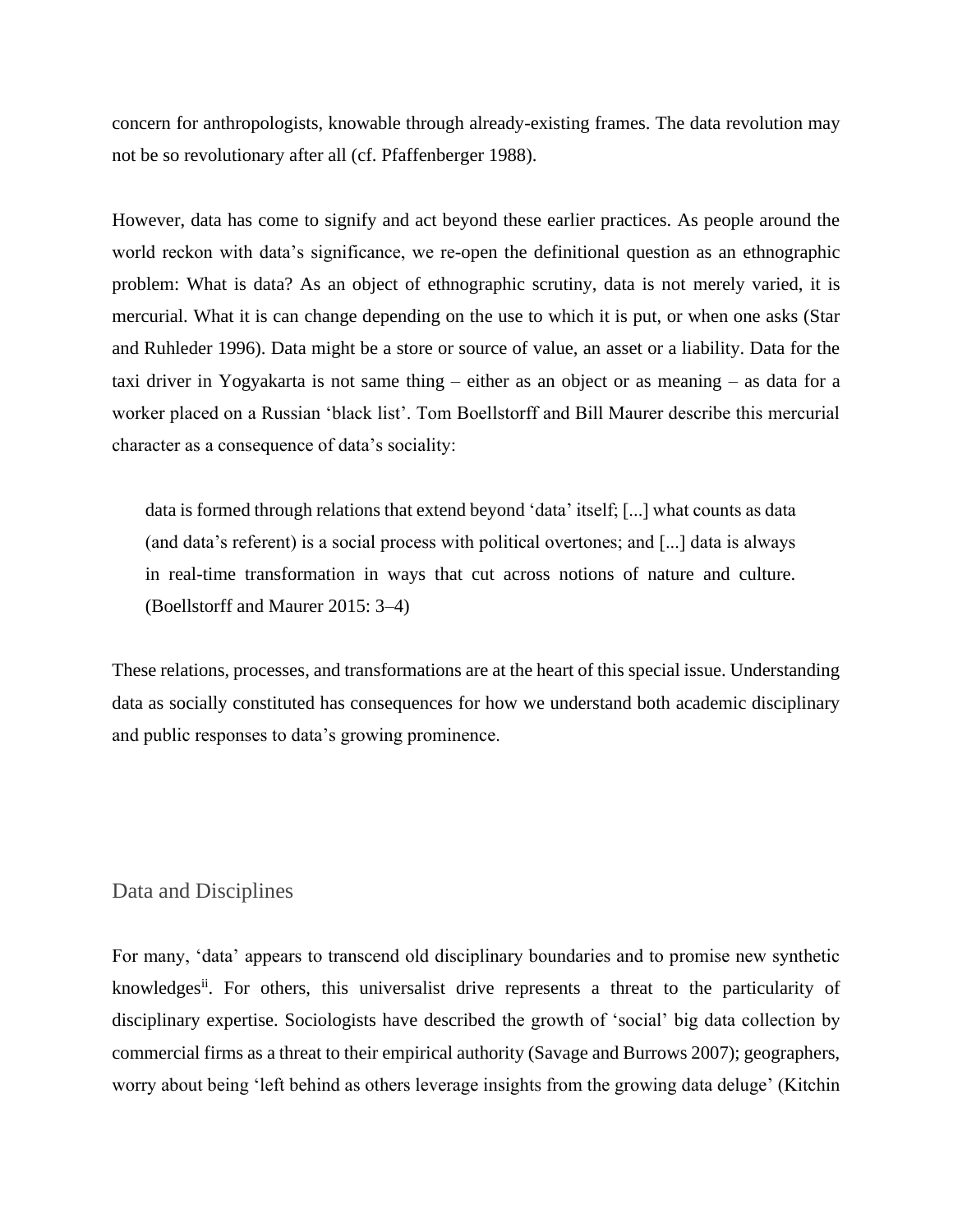2013).Social scientists have pursued data as a means to know the social (e.g. Tinati et al. 2014; Marres 2017). Historians have set about applying digital methods such as text mining, visualization and mapping techniques, to their topics (Mullaney 2019a, 2019b), and humanists continue to pursue digital, data-driven projects (Terras, Nyhan and Vanhoutte 2013; Gardiner and Musto 2015). These responses continue a history of promise and threat that dates back at least to the advent of computing itself (see Seaver, this volume).

What, then, of anthropologists? With some exceptions (e.g. Crowder et al. 2019; Madsen et al 2018; Knox and Nafus 2018), anthropology has largely responded to the data moment by figuring ethnographic fieldwork as a necessary or more sensitive qualitative complement to large-scale data collection and analysis. It has done so in two senses. The first positions ethnography as a counterpart to data, what Boellstorff has noted as the presentation of '"ethnography" as the Other to big data' (2013). From a position that takes data to be a competitor epistemology, ethnography is either at risk of losing its epistemic territory or an under-appreciated corrective that can balance out the reductionism of large-scale, quantitative methods. A now familiar critical stance is that big data simply misses out all that is human, and embodied, about living in the world. For example, the tech ethnographer Tricia Wang has argued, within the corporate context, that 'big data needs thick [ethnographic] data' (2016), drawing on conventional arguments in favor of mixed-methods research (cf. Seaver 2015).

The second approach finds anthropologists attending ethnographically to data practitioners themselves. We can already point to detailed analyses of the work and worlds of data scientists (Lowrie 2018; Williams 2018) Quantified Self trackers (Schüll and Ruckenstein 2017; Lupton 2013; Nafus and Sherman 2014) border management regimes (M'charek et al. 2014) and global health experts (Biruk 2018). With these ethnographies come methodological challenges. Taking their first steps into the field, ethnographers find that their field sites are often distributed, access is ethically fraught, and the technical legibility of practices opaque (Seaver 2017; Knox and Nafus 2019). Nonetheless, field sites for those who seek to study communities and practices data continue to multiply around the world: Quantified Self communities, data mining start-ups, clandestine data centres, biometric infrastructures, and more.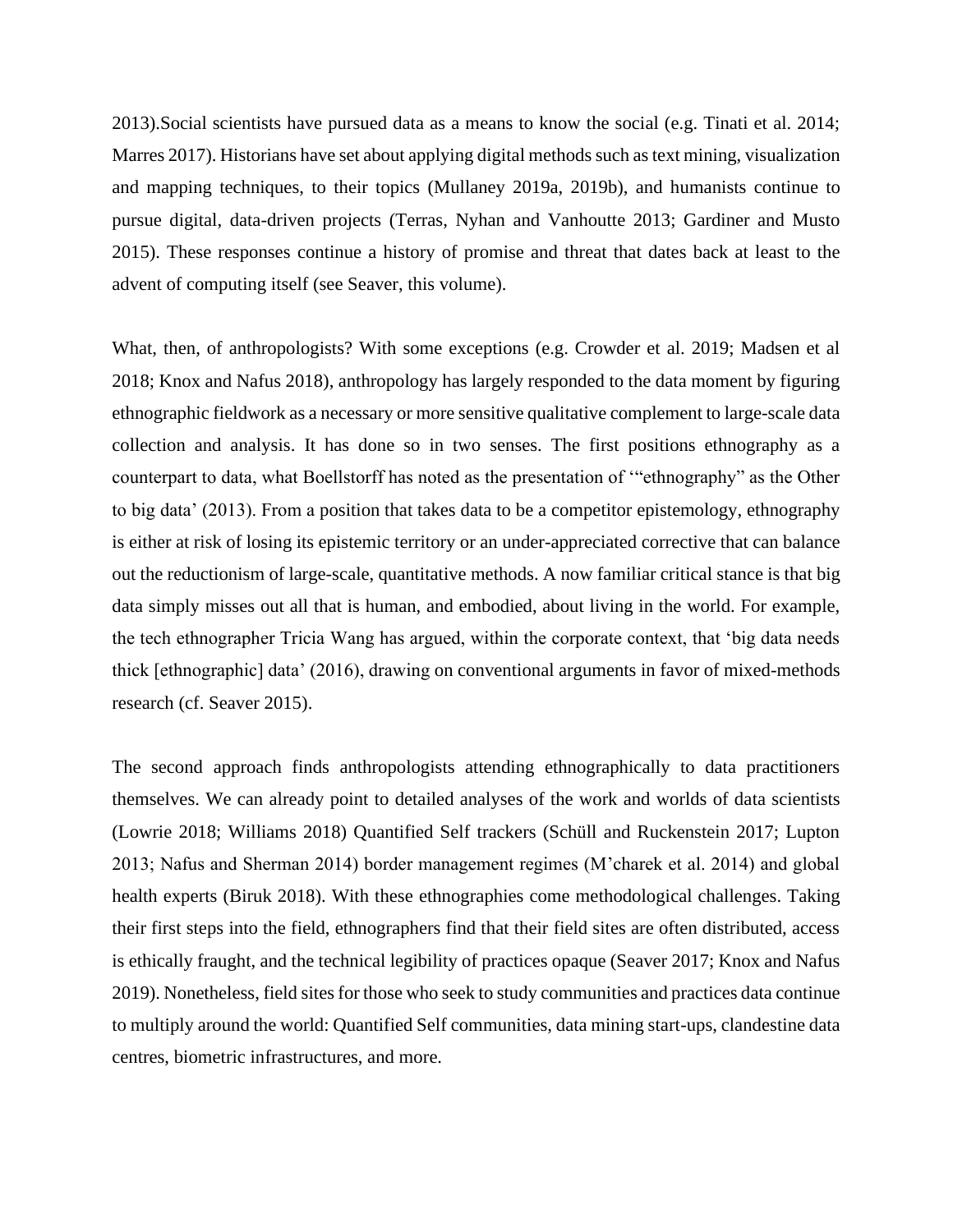Many other contemporary ethnographers may be more accurately described as accidental ethnographers of data. They do not set out to study data, but rather find it central in the lives of the people with whom they work. To study the nation state, health systems, judicial systems, the economy, or scientific communities, is to come up against infrastructures, practices and discourses of data. A study of indigenous kinship might lead one to a genetic database, and from there into issues of sovereignty, ownership, and biocapital (TallBear 2013; Reardon 2017). An analysis of courtrooms might lead to software developers developing predictions of recidivism or newly spatialized carceral imaginations (Benjamin 2016, 2019). These accidental ethnographers of data will find it tightly knitted to core anthropological themes: kinship, economy, religion, law, and so on. Data cannot be set aside, because it is bound up with the development of new norms, with changing ideas of personhood, place, kin and more. Encountering data requires anthropologists to revisit their theoretical commitments.

### Data as Theory

The rise of data has troubled settled agreements and re-opened normative discussion about matters of longstanding anthropological interest. When people turn to data to know themselves and their world, we find the meaning of social concepts changing. To make visible some of these transformations, we draw a parallel between the current data moment and an earlier moment where new technologies opened up and challenged the meaning of core anthropological concerns. The technologies and discussion around New Reproductive Technologies (NRTs) constitute a prior moment of transformative technological change which gave rise to broad anthropological retheorizing. By reading through that moment, we set out to identify similar themes critical to the current moment.

A brief recapitulation of NRTs – both their technical capacities and the resulting work in anthropology – is useful. As the now familiar account goes, in the early 1990s, the development of in vitro fertilization techniques led to new possibilities for human procreation, and reopened public discussions about how kin could be conceptualized. This sudden prominence of NRTs in Euroamerican consciousness demanded that the public – and anthropologists – reconsider a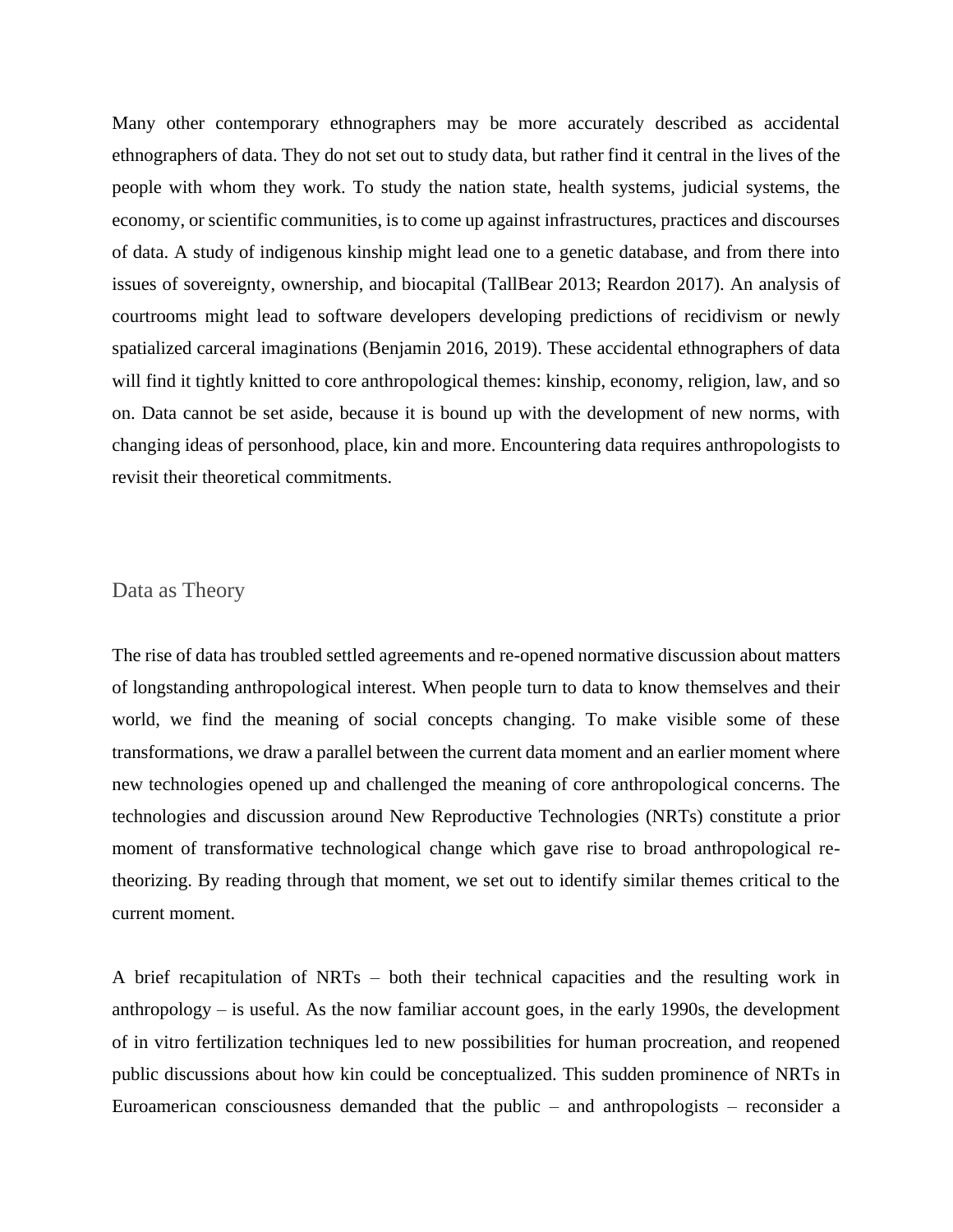fundamental and take-for-granted aspect of life: reproduction. From conception to parenthood, in vitro new technologies challenged understandings of the artificial and the natural, and assumptions about what is available for human intervention (Wagner 2016 [1975]; Wagner 1977); in so doing, they undid the very grounds upon which such categories organized and shaped the world in the first place (Strathern 1992a). As legal cases made their way through different national courts, and teams of lawyers debated the new meanings of parent and child, in anthropology, two moves followed.

First, new technologies meant new field sites: kinship was no longer the domain of the domestic, nor the way to characterize the exoticized other - it was in laboratories, hospital waiting rooms, and, more recently with the advent of consumer genetics, corporate board rooms (Franklin and McKinnon 2001; Reardon 2017). The entities that populated these field sites - such as cell lines, embryos, technologies, technical procedures - shifted in and out of existing categorizations, creating a need for conceptual re-theorization (e.g. Thomson 2007). Second, kinship was suddenly once again a lively vernacular social category, giving it new hold on the anthropological imagination (Franklin and McKinnon 2001: 173). A shared public and academic question emerged: how would people orient themselves to what seemed to be a tectonic shift in how they conceived life, and yet was, at the same time, uncannily familiar in the social forms it reproduced? (Franklin 2013).

Today, we see 'data' moving research similarly in both of these registers: it opens up field sites, and it prompts questions about what is new and what is not in the way data reproduces the social. While the former is reflected in ethnographies of data practice, the latter, more theoretical, concern is still emerging. Drawing from the legacies of NRTs, we reflect on what an anthropology of data which is both attentive to shifting tectonics and similarity of form, might do well to attend to. In what follows, we tack back and forth between ethnographic and theoretical work on data, and critical commentaries on NRTs, using the comparison to draw out categories troubled, presumptions that no longer hold, and novel contours to social life.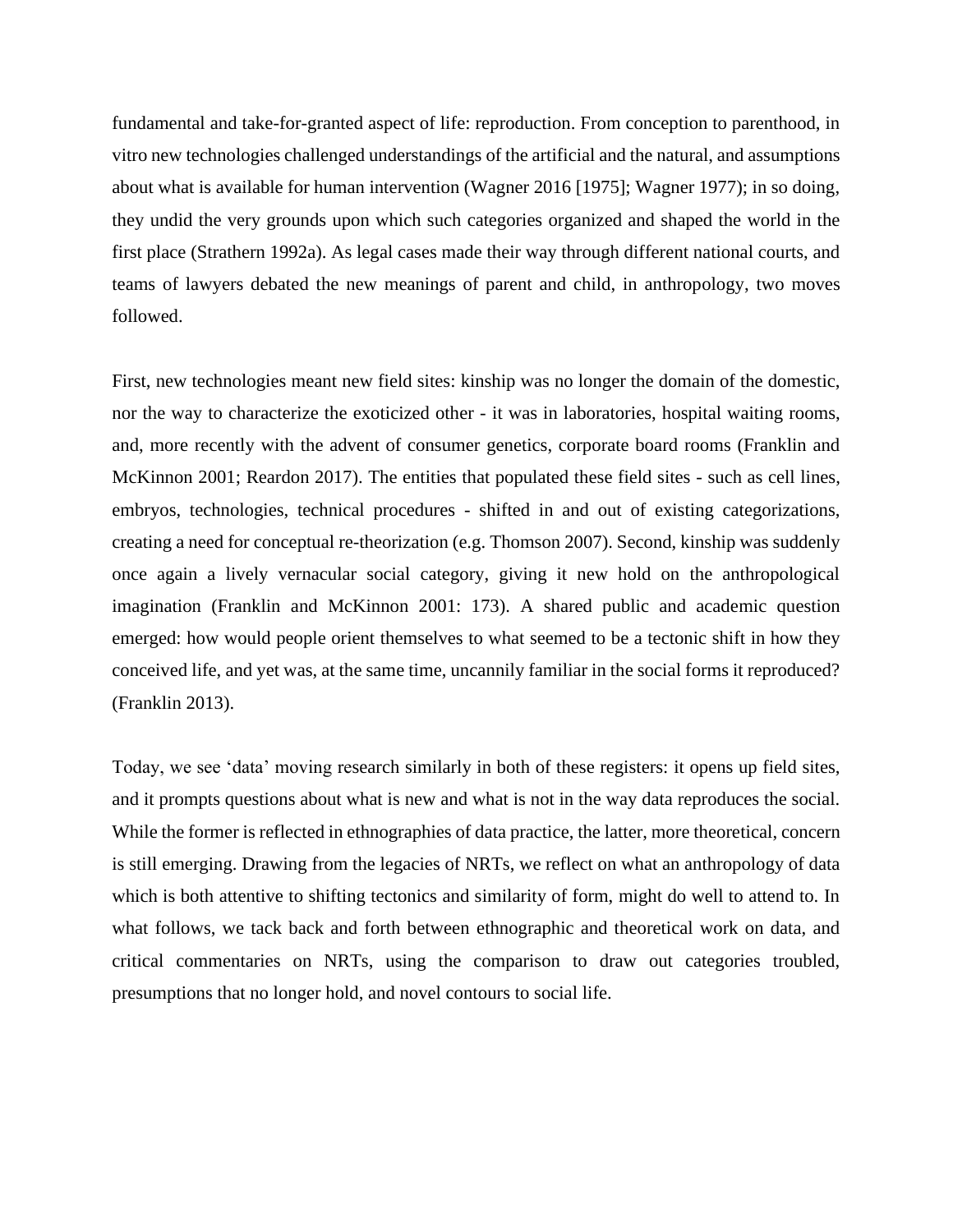### Calculative Compositions

Like NRTs, data collection opens up new aspects of life for intervention and manipulation. The body is an ideal example: iris scans, facial recognition, gait analysis, voiceprints, and even analprints (Park et al. 2020) make new markers of identity accessible and claim to surface deeper meanings about people. There is also the routine but voracious collection of mundane data online – data on everyday intimate, personal, private activity – framed as a source of valuable insight (Zuboff 2018; Couldry 2019). Where NRTs stressed the binary between the natural and artificial, these data practices draw into dispute the interior and exterior, the intimate and the productive, and the private and the public.

These new forms of visibility are also new arenas for calculation. The presence of data asks people to re-invest in the power of numbers (Porter 1995): the idea that nothing can escape quantification and ceaseless calculation.Consequently, the data moment also asks us to refocus our anthropological attention on social practices of quantification and measurement. While quantification and numbers have often been analysed (and thoroughly critiqued) as being seductive because they simplify and reduce social life (Engle Merry 2016), we often find data used to figure life as extremely complex. From the neuroscientists in Rayna Rapp's examination of big data neuroscience who end up looking for a 'needle in a haystack' (Sullivan 2013, cited in Rapp 2016: 8) to the government officials in Louise Amoore's accounts of new forms of data-driven securitisation who warn that there are untold threats "hiding in the data" (2006), big data is understood by many of its practitioners to replicate the messiness and complexity of life; renowned MIT computer scientist Alex Pentland calls his work with big data "reality mining" (Eagle and Pentland 2006). But we might say, as Franklin said of IVF, that data is both "like and unlike what it imitates" (2013: 8). The "insight" data gives works through the collapse of the tension between entities and their representation in data, such that its proponents can claim that 'your data' knows you better than you know yourself (Douglas-Jones, this volume). In so doing, however, it also makes 'yourself' newly available for re-working, re-assimilating, re-configuring, re-evaluating. "Deeper insight" is revealed as, in fact, dependent on creative acts that make people (or communities, or things) tractable to emergent forms of governance, from state interventions to grassroots appropriations to self-directed bodily optimisation (Nafus and Sherman 2014; see also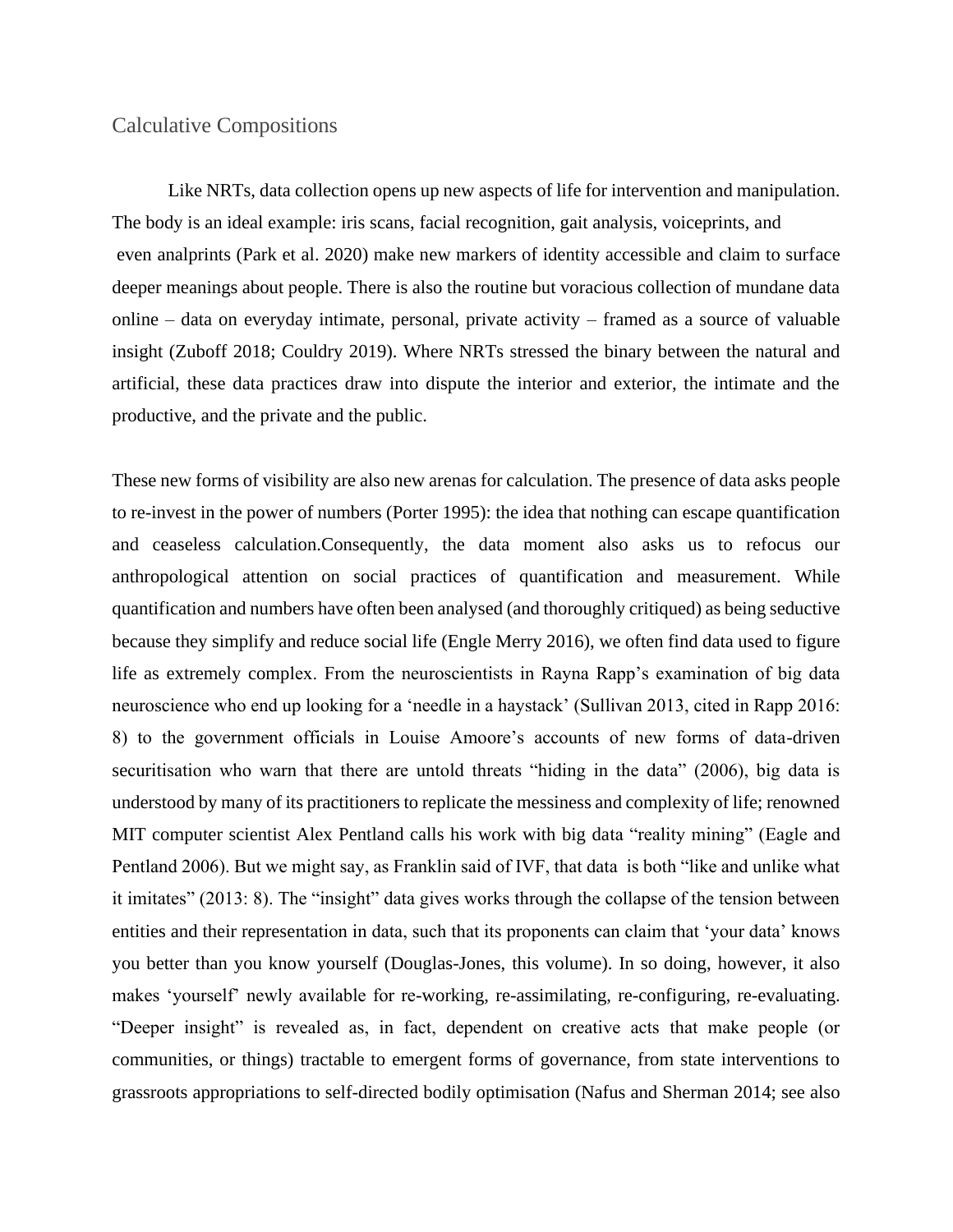Nair this volume). Within the representational logic of many big data practices there are therefore simultaneous enactments of both conservation and transformation.This demands an equal sensitivity to the constitutive tension between these two qualities in our critical approaches .This is apparent in, for example, Simone Browne's analysis of biometric data collection, in which she takes Frantz Fanon's notion of 'epidermalization' employed to describe the 'marking of the racial Other' as a fractured 'body out of place' (Browne 2010: 134), and re-works it as 'digital epidermalisation', in order to take account of how the apparently disembodied and neutral technologies of contemporary biometric data collection operate to profoundly destabilise the ontological security of black bodies. Here, technologies that are claimed to be beyond race (ibid: 143) are revealed as the mechanisms of racialisation itself.

Thus the challenge arises: how to handle the tension between the claims made on behalf of data, and the realities of data's effects? This is one of the pressing questions for an anthropology of data. Scholars across disciplines have remarked on shifts or displacements in the idea of knowledge production at work in the way people make claims with data, particularly big data (Walford 2021), as for example when practitioners suggest that aggregate units such as "class" or "gender" are no longer relevant in the face of the hyper-granularity of big data (cf Cheney-Lippold 2011). Shifts such as these moves knowledge production into familiar but not-quite recognizable epistemological terrain. Natasha Dow Schüll notes that Quantified Self practitioners reach uneasily for terms such as "quantitative autobiography" (2019: 31) in order to capture the way their selfknowledge slips between fact and fiction. In a different context, Orit Halpern uses the term "communicative objectivity", to signal a "new aesthetic and practice of truth; a valorization of analysis and pattern seeking" (2014: 15) discernible in the construction of "smart" data-driven environments. Catelijne Coopman's description of data mining as a form of "artful revelation" (2014), plays exactly with the trope of hidden depths and visible surfaces experienced by analysts of data sets. Similarly, Louise Amoore characterises the practices employed by the US Government to "flag" the presence of terrorists 'in the data' as working through an "ontology of association" (2011:27), in which disparate data points are connected up temporarily in order to create a fleeting, but potentially life-changing, risk-based and often racialised identity. In these examples, key epistemological principles that have commonly been ascribed to scientific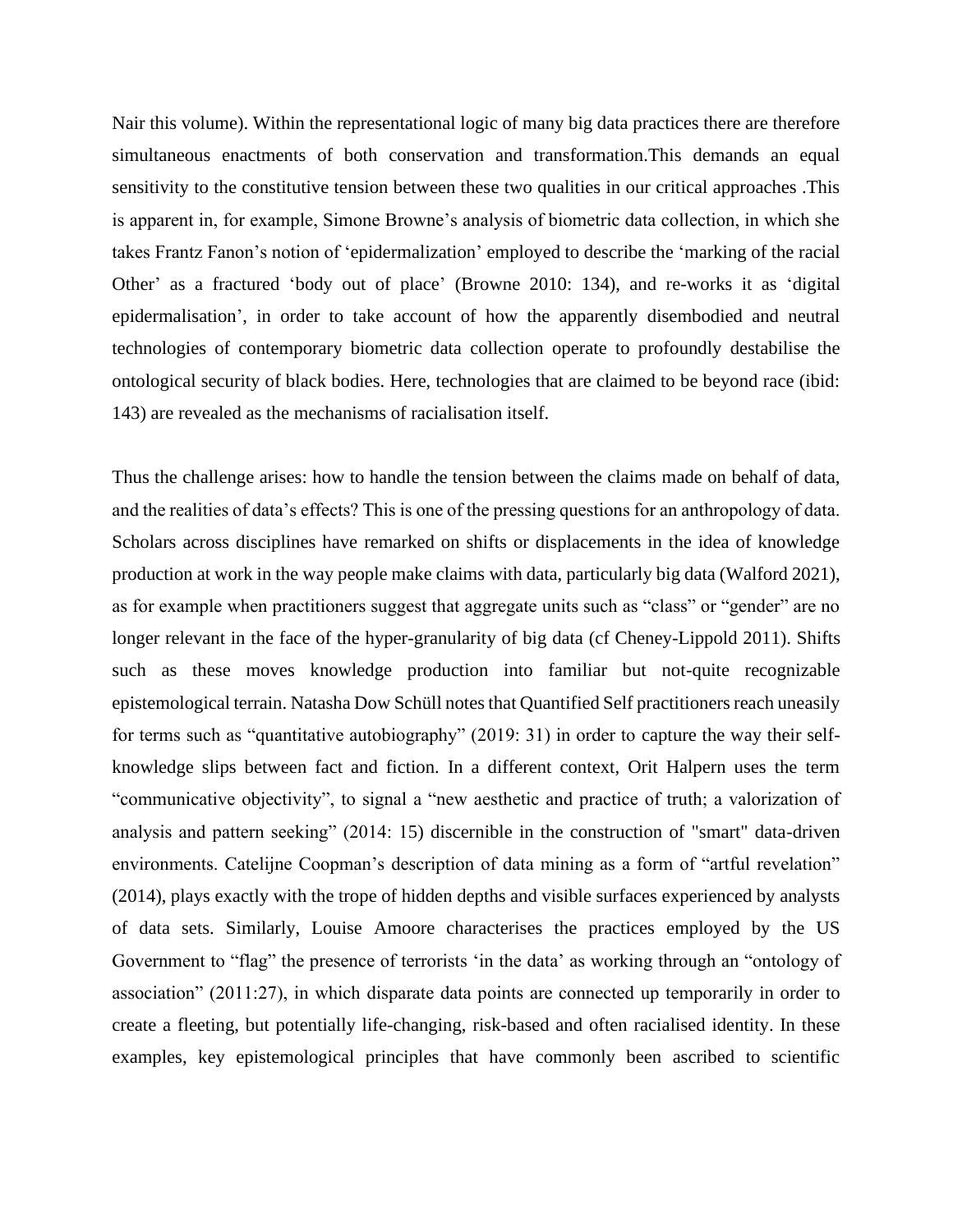knowledge – universality, replicability, objectivity, stability through time – no longer fully apply to the claims being made; and yet the resulting analyses are taken as truth.

While pattern analysis, temporary association, and revelation are familiar to Euroamerican sensibilities, they also lead to conclusions that are difficult to fully recognize, not just analytically, but in terms of their representational construction, legal status, social and ethical implications. In data's torqued extensions of what is already known, then, quantification and measurement are not just social practices, they are constitutive of specific forms of sociality that claim to reach beyond the social categories that social scientists are fluent in. Anthropologists of data need to develop a sensitivity then to both the claims made of data's capacity to re-shape the world, and also keep a firm grip on the tools at hand to anchor those claims in specific histories of practice and thought.

### Retention and Reinvention of Form

Drawing on such histories will allow anthropologists to nuance the wider debate on data that often relies on an overly simplified relationship between the old and the new. Numbering and enumeration are powerful, and as we have mentioned, data belongs to calculative regimes that rest on prior histories of listing, counting, specifying (Porter 1995). The creation of data by nation states to tell stories about people and place are rightly analyzed and critiqued as today being in continuity with colonial violence (Couldry and Mejias 2018; Kukutai and Cormack 2019, Thatcher et al. 2016), retaining administrative legacies stark in national statistics (Ruppert and Isin 2019; cf Hull 2012). Biometrics, Simone Browne points out forcefully, is a direct descendent of Victorian practices of anthropometry and, before that, the practice of branding slaves which coerced the body's surface into a determination of their identity as property (Browne 2015, see also Chun 2009). But these are not the only histories to tell of data. Halpern argues that it makes little sense to consider imaginaries of data-driven self-regulating 'smart cities' without simultaneously drawing links to cybernetic imaginaries that accompanied earlier eras of computational dreaming (Halpern 2014). Anthropologists need to look to such histories; but they also need to ethnographically trace out the means by which the contemporary data moment is re-working and re-shaping such histories in ways that have yet to be fully understood.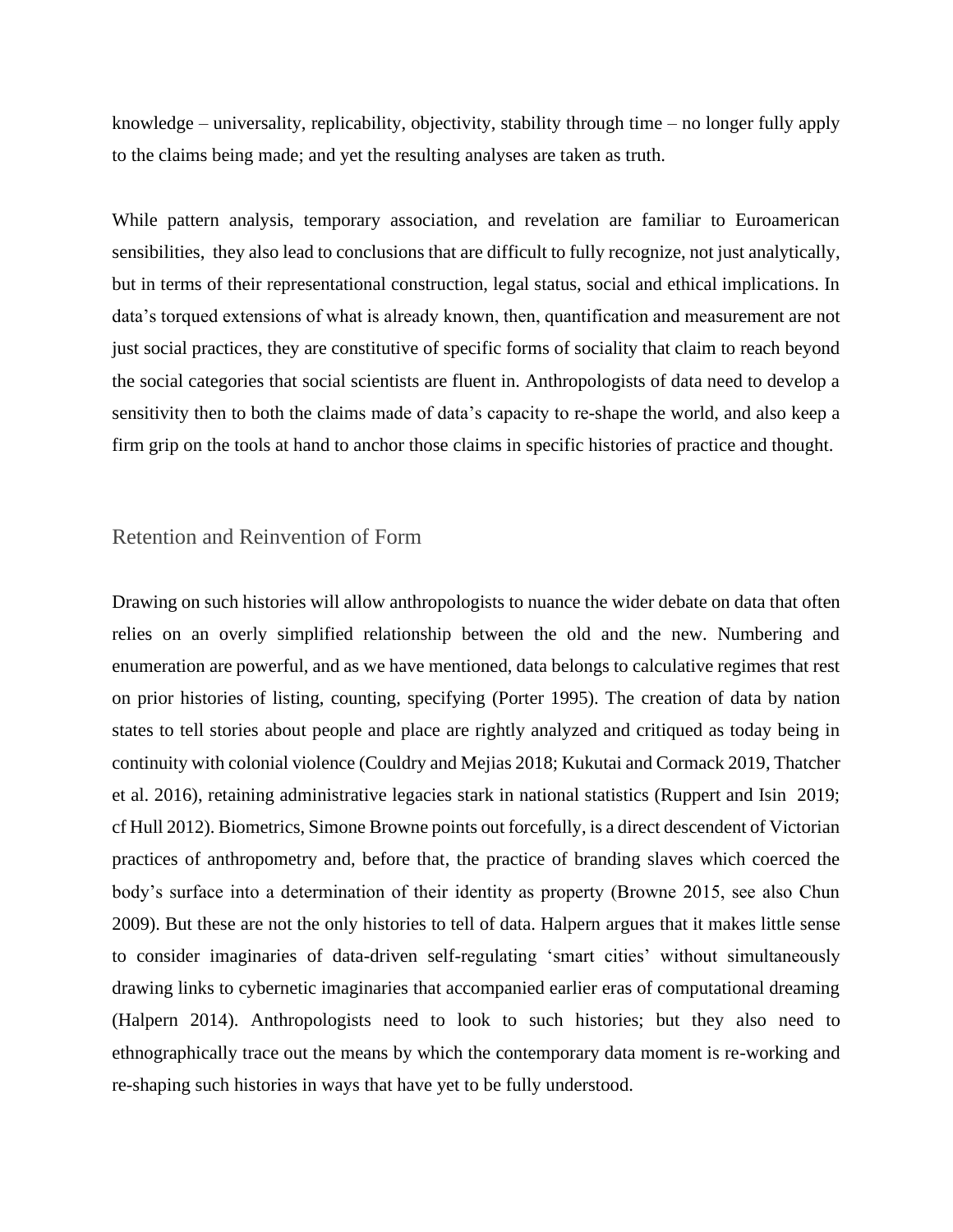Here, we take inspiration from critical archivist Ann Laura Stoler, who asks how imperial legacies of inequality endure so recognisably and yet, at the same time, so invisibly - not as "mimetic versions of earlier imperial incarnations" but "refashioned" to be "ineffably threaded through the fabric of contemporary life forms [such that] they seem indiscernible as distinct effects, as if everywhere and no-where at all" (2016: 4) For example, if the legacies of quantification, and the concomitant 'birth of statistics', can be credited with inventing the idea of the "normal" (Hacking 1990; cf Foucault 1977 [1975]) - and of course, the "abnormal" - which has subsequently woven itself into the way many people now conceptualise the world, then the turn to big data might be seen as permitting the exploration of other charismatic and emergent forms of social distribution, perhaps along the lines of what Michelle Murphy calls 'phantasmagrams … intangible form[s] brought into sensibility as a palpable presence with the help of quantitative practices' (Murphy 2015, np, see also Murphy 2017). Murphy is here thinking specifically of economic forms, but we might also think of the way recommendation algorithms draw on vast amounts of consumer data to re-distribute people according to logics of 'likeness' and 'liking', for example (Seaver 2012; Lury and Day 2019). Whilst there is no doubt that contemporary data practices are forms of "infopower" (Koopman 2019), it is an open ethnographic question as to what specific shapes these forms are taking.

As Minna Ruckenstein and Natasha Dow Schüll argue, ethnography here becomes a means to negotiate the complex power dynamics that are woven through datafication, 'by revealing how data and its technologies are taken up, enacted, and sometimes repurposed' (Ruckenstein and Schüll 2017: 265). Whilst contemporary data practices often present familiar power dynamics, people are also taking hold of data in projects of refusal and resistance, whether collecting Data for Black Lives or enlisting citizens in scientific initiatives (Watson-Daniels et al. 2020, Gabrys et al. 2016). As Dana Greenfield suggests, following Michelle Murphy's lead, self-tracking data practices might also be seen as a form of "counter conduct" (Murphy 2012), in the vein of the consciousness-raising activities of feminists in the 1960s and 1970s in which women appropriated speculums to do their own vaginal examinations (Greenfield 2016: 134). Stories told with and about data matter: histories of specific data forms, but also knowledge forms are being actively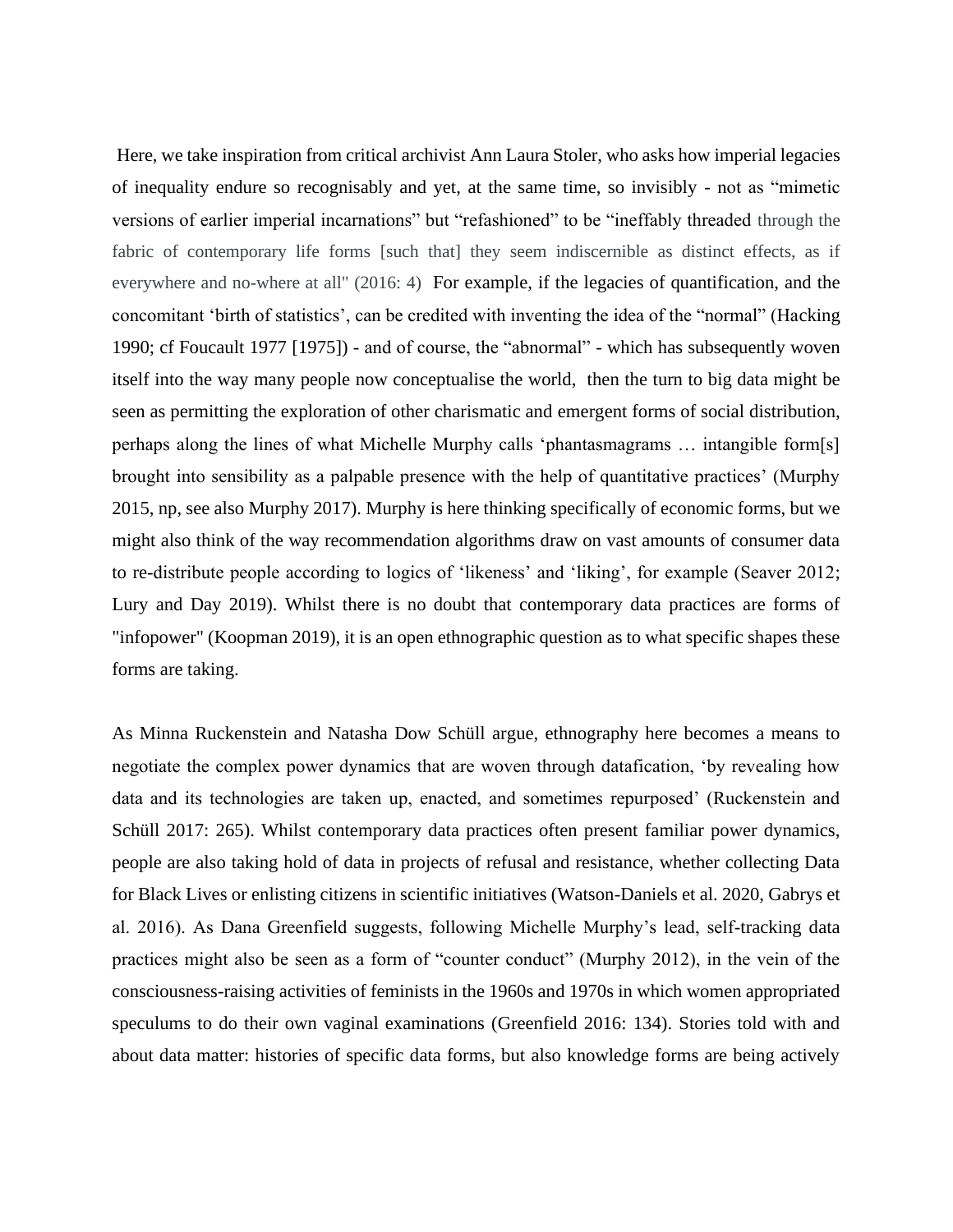drawn on and folded into contemporary data-driven practices and discourses. They produce specific configurations of resistance and assimilation.

Anthropology has much to offer current critical engagement with data, not least by decentring the focus on Euroamerica which at present dominates the scholarly literature on the subject. Established anthropological debates around personhood, relations, society, nature, the state, value are all valuable tools to theorise the emergent phenomenon of 'data' as we have described it. However, it is also clear that an anthropological engagement with data demands that anthropologists develop and modify these theoretical approaches in order to take account of the only-partially recognisable social and cultural forms that data practices are producing. This will require an openness to other disciplines as much as a consolidation and extension of our disciplinary conventions. Aptly, it is in this spirit of conservation and transformation that we approach an anthropology of data.

# Papers in this Volume

The pieces collected here explore a range of possible directions for an anthropology of data that is attentive to historical continuities and disjunctions, and to the conditions for thought that the present data moment has engendered. They explore these broad concerns in particular locations, drawing out the significance of data for topics of longstanding anthropological concern. Here we introduce and gather them together in five thematic areas: aesthetics, temporality, economy, composition, and intensities.

#### Data Aesthetics

We begin with Vijayanka Nair's detailed ethnography of Aadhaar, the nation-wide biometric identity program of the Government of India. Tracing the project from its policy inception into registration offices and, eventually, to the courts, Nair observes a shift in the program's purpose. Early in its history, Aadhaar was framed as a tool to help citizens prove that they were indeed who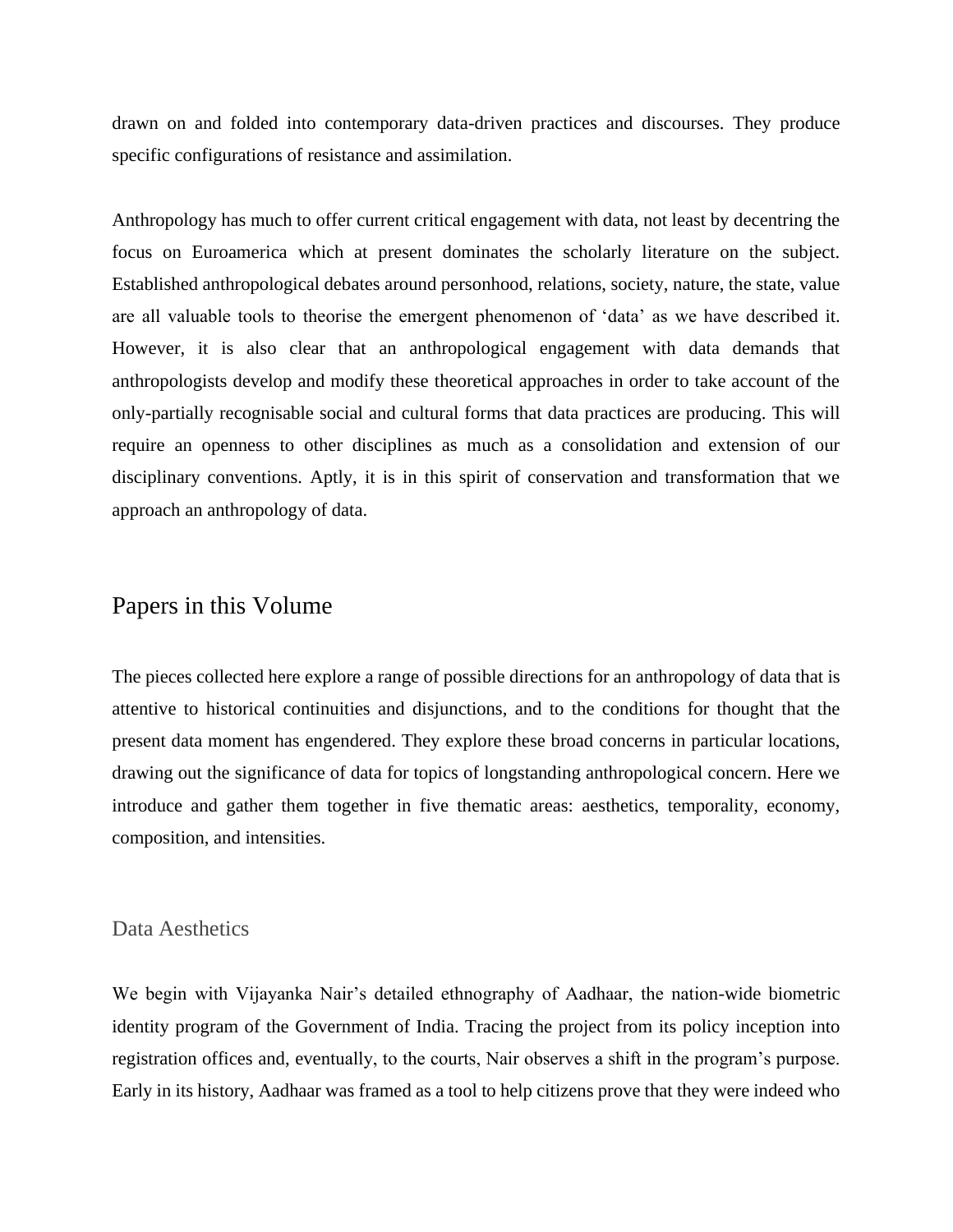they said they were, merely registering an already existing social identity. Yet, as the system took shape, the program's central task turned from verifying 'are you who you say you are' to the much more vexed question of 'who are you?' Moving back and forth between the database and its reception, Nair finds that various technical aspects of Aadhaar, from the shape of the registration interface to the construction of the database, re-stage the broader tension between individuality and dividuality that Indian citizens have often found themselves caught in as they negotiate their political agency. Paying attention to the aesthetic 'surface' of the database – the literal, bureaucratic form through which data is made – Nair demonstrates that 'being translated into data is a complex, not to mention fraught, process' (Nair, this volume).

Contemporary data discourses often claim for data a privileged access to deeper social reality; attention to the process of 'becoming data', as Nair puts it, demonstrates the contingencies and flaws inherent in such 'dataism' (Van Dijck 2014). But there is more to data than representational adequacy, as Nair's ethnography demonstrates. Data's aesthetic form, whether in the design of interfaces or the shape of visualization, elicits social effects. In Nick Seaver's article, we encounter a form of data aesthetics endemic to contemporary machine learning: the representation of culture as a mathematized, mappable space. To make sense of contemporary music recommender systems, which analyze user interaction data to create 'music spaces' full of users and music to be recommended, Seaver tells the history of a related technique with roots in anthropology: multidimensional scaling. Tracing the interlinked history of anthropology and computing through the 1960s and 1970s, Seaver finds that spatializing practices are used by postwar cognitive anthropologists to grant elusive 'cultural' phenomena a sense of reality by borrowing from the world of physical objects and geographic distance. Spatializing data creates new surfaces, transforming sparse and discrete data points into apparently continuous cultural environments. Nair and Seaver's articles suggest the importance of a move away from a representational critique of data; their analyses demonstrate the effects that data has in the world irrespective of its accuracy. An aesthetic sensibility, and attention to the persuasiveness of form, opens up critical readings of data beyond representational paradigms.

Data Times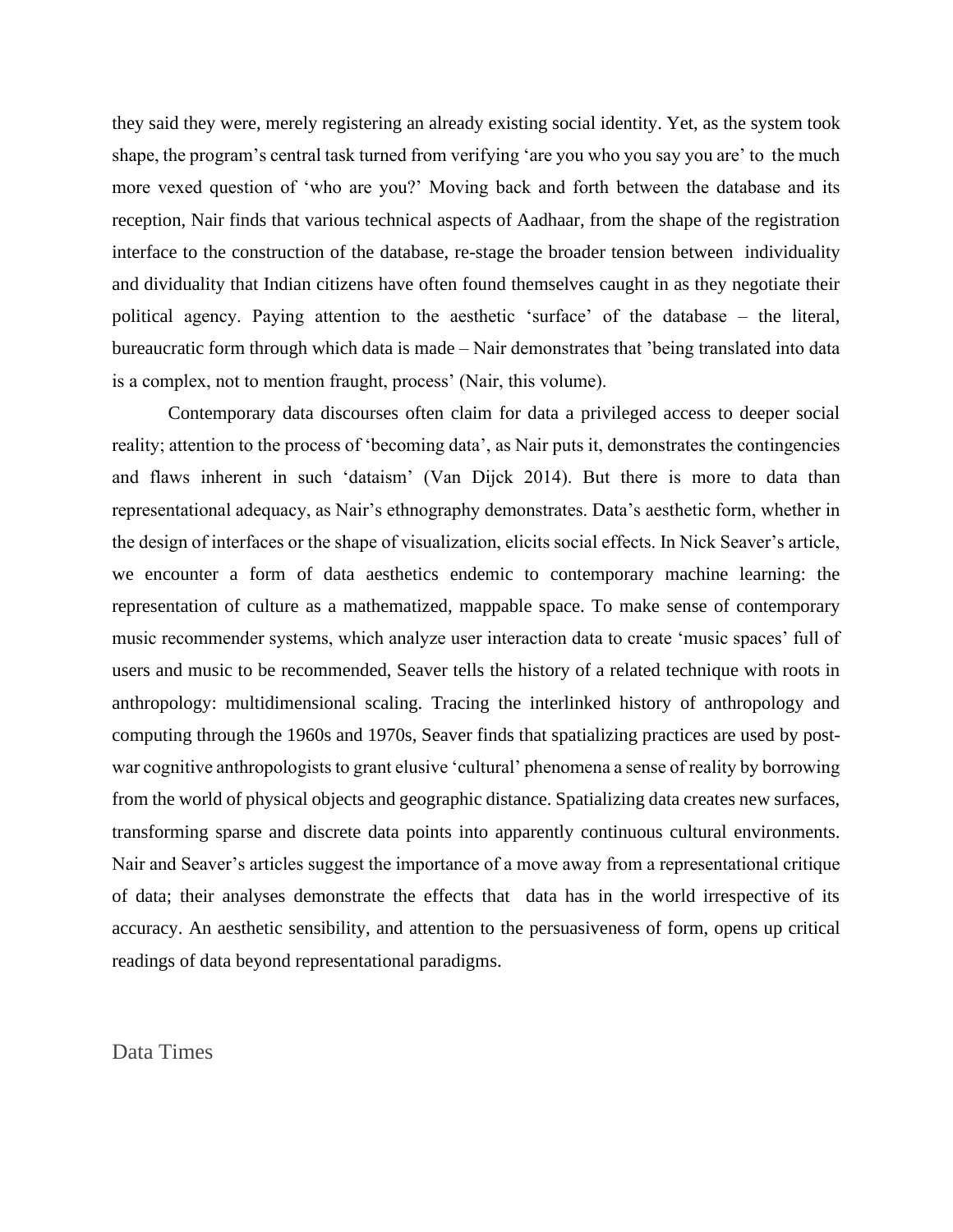Several papers in this collection attend to the ways that data is caught up in temporalizing projects. In conventional critiques, data's apparent fixity contrasts with the dynamic world it is marshaled to represent. Anthropological approaches to data recognize, as Tom Boellstorff has argued, that 'data is always a temporal formation' (2013: no pagination) – it is *dated*, sampled from a particular moment in time. But anthropology can do more than re-locate data in its proper temporal context: we can examine how data is enlisted in efforts to produce new temporalities.

Data times are diverse, competing, and often contradictory temporal frames. In Tahani Nadim's analysis of the material stuff of natural history archives, she reads digitized and physical records of biological species together, finding the temporalities of both data collection and storage entangled with the history of colonialism. Nadim's paper expands our temporal horizon, spanning from early pen-and-paper days to new methods of DNA barcoding. Those new methods, like many data initiatives, distinguish themselves not only by their 'bigness' but their claims to speed. Advocates for new techniques bemoan the 'taxonomic impediment' – the slowness of conventional methods for collecting, analyzing, and classifying biodiversity data – and promise a future in which DNA sequencing data will provide a total archive of Earth's animals, plants, and fungi. The speediness of this new data is not only a resource, but also a demand: this digital salvage taxonomy requires urgent action, before the anticipated decimation of earthly biodiversity arrives. Salvage imagery appears elsewhere in the collection, when an interlocutor of Nair's suggests that data in the Aadhaar system offers the promise of immortality: absent any policy for deletion, data can 'live forever' (see also Taylor, this volume). The Digital India project, Nair tells us, explicitly aims to reset a colonial past with post-colonial sensitivities; the static archival imaginary is set against promissory visions of a digital future.

The relationship between data and imagined futures takes on a new concreteness in the 'data bunkers' described in A.R.E. Taylor's contribution: here, data is not fundamentally static and durable, but rather a vulnerable collection of networked traces, always at risk of being wiped out of existence by catastrophic events. Anxieties about future data loss manifest in a concern for the physical arrangement of information, the location of backups and the wires along which data flows, when every connection is a potential risk. These bunkers, often repurposed Cold War bomb shelters, reach forward and backward in time for their meaning, showing what happens when the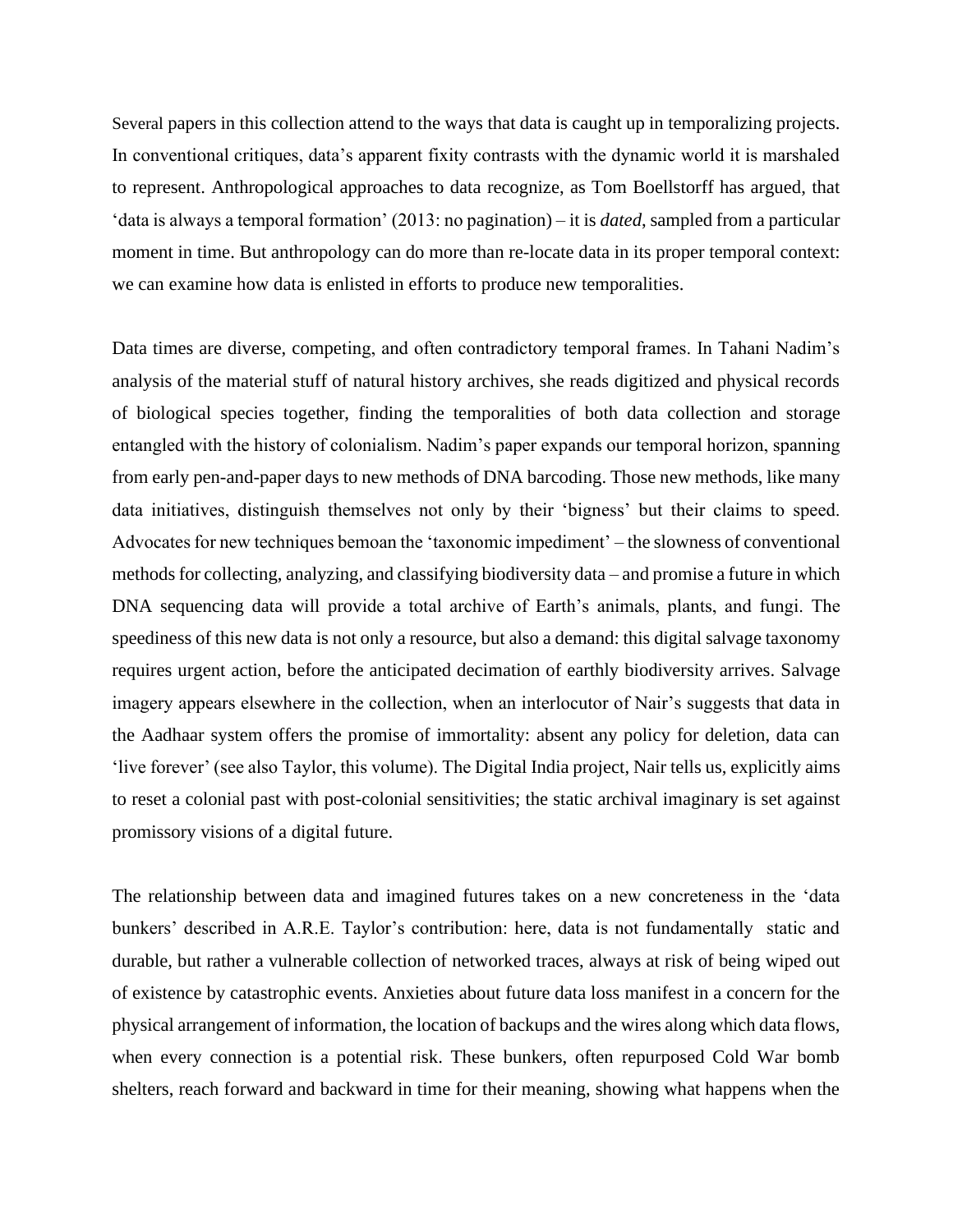protection of data and its integrity displaces the now-dated image of the family hunkering down with canned food. Data times appear in myriad forms across these papers, unsettling accepted genealogies and taken-for-granted futures of the data present.

### Data Economies

Given the entanglement of data and capital described above, it is not surprising to find concerns about economy threaded through the papers. In 2016 the Financial Accounting Standards Board declared that data should potentially be listed as a separate 'tangible corporate asset' on balance sheets, though as yet with no agreed means of calculating 'fair value' (Monga 2016). But across the papers in this collection, data is made valuable in diverse ways, entering economies not always recognizable as financial. Hannah Knox, in her article on the careful and hopeful acts of energy trackers, shows how the value of data is both about saving money on heating bills and about a new understanding of the home gained through working with the data sets over large coffee shop tables at meet-ups. At a moment when 'data-driven' decisions are commonly valorized, Knox's ethnography of environmental data presents the complex unfolding of this drive, as people work to make sense of data produced by sensors in their homes. A concern for data – and for giving data force – draws people into new relations, and data generates forms of relationality that challenge conventional ethnographic imaginaries. Knox puts forward the 'hack' as a method for anthropological engagement with data practices – one which takes data 'not just as a representation that we need to deconstruct, but as a means of engaging relations that are imprecise and unknown'. Situating anthropology in data streams and assemblies as people worry and wonder about their home's energy consumption, Knox asks: how can we think data with and through capitalism? Antonia Walford's article about environmental data collaborations in the Brazilian Amazon presents another setting where the value of data is multiple. The data economies of the Large Scale Biosphere Atmosphere project are those of scientific collaboration, belonging to complex relations and socialities. Walford's close attention to how data is made, and its capacities for transformation, gives us insight into its conceptual flexibility as it moves between people with different relations both to it and to each other. For some, data is valuable because it takes work to collect, but for others, it has value because it can be made into something else, used and used again in future research collaborations internationally, beyond Brazil. By foregrounding the labour involved in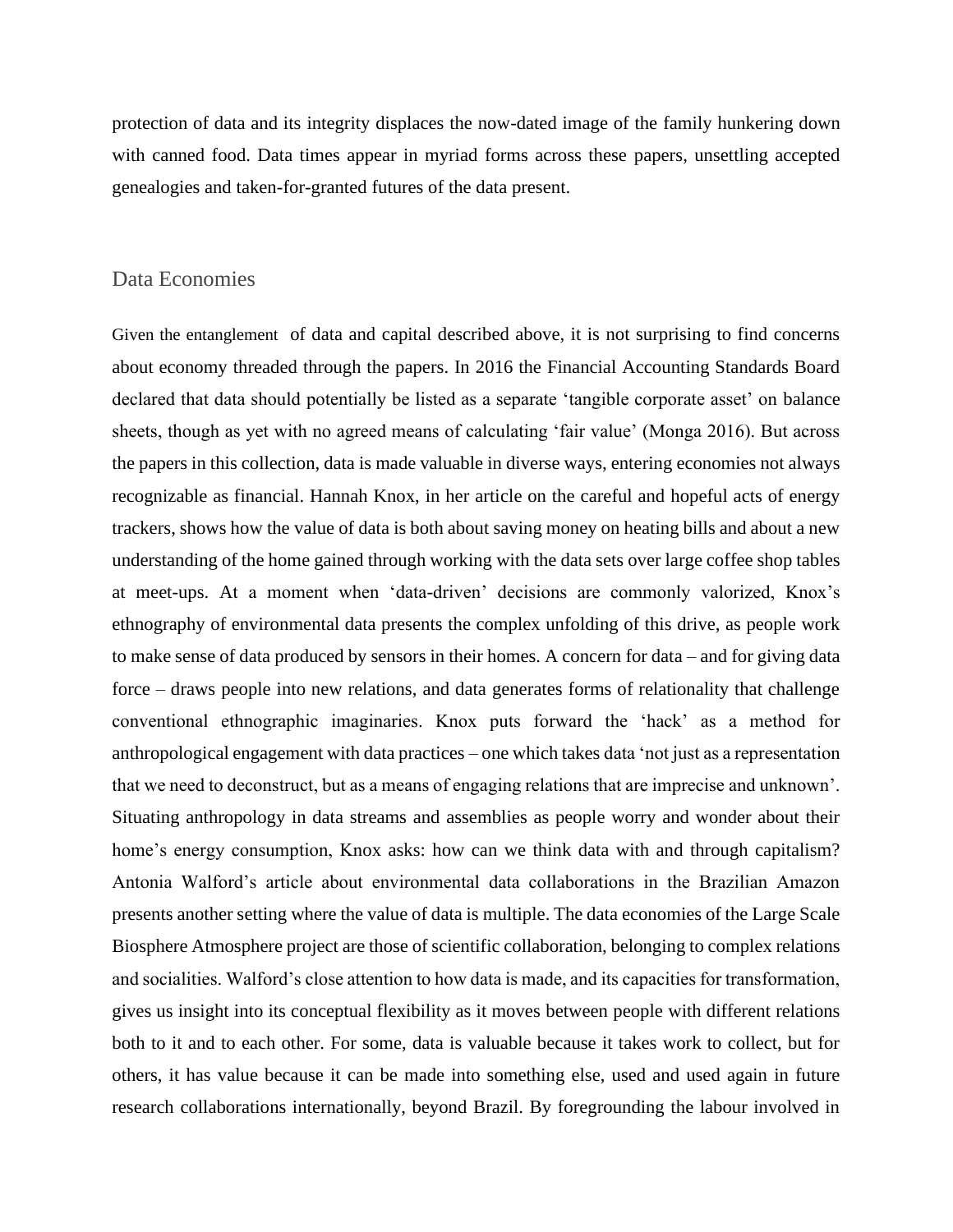the generation and reproduction of data's social value – including cleaning nuances of alienation, ownership and rights in and for data, Walford's analysis demonstrates that to consider data as merely a commodity or currency is to overdetermine what else it might be. These details offer ethnographic differentiation to imaginaries of a global data economy, and provide a counterpoint to the clean association of data with financial value.

### Data Compositions

Nair and Knox's papers illustrate how data imaginaries can serve to compose and recompose 'publics' in different forms, through the centralized operations of a government database or the distributed interpretive work of local enthusiasts. Rachel Douglas-Jones' paper zooms in on the act of composition itself., tracing how 'bodies' of data come to refer both to physical bodies and to bodies politic; examining how data is thought of as a means to knowledge about such bodies. How might data collection be shaped to invoke new knowledges, and to what ends? Douglas-Jones begins with data on and for the physical body, looking at Scandinavian communities convened around the use of everyday tracking devices. She examines the cultural understandings of the body that underly efforts to compose sovereign individuals who are coextensive with their 'personal' data. Moving from the sovereign body to the sovereign people, she shifts the site of analysis to Indigenous Data Sovereignty movements. Here, what data is, and is about, becomes a matter of how stories are told and how prior modes of collecting data (though government statistics) give shape to what data will be, and how those peoples will be known.

Such data analytic practices appear to validate long-held anthropological ideas about persons and groups: datafied persons are conspicuously partible, decomposed into collections of interests for the purposes of advertising and re-aggregated into countless new collectives along axes of partial connection. But the power to aggregate and disaggregate – to classify or to individuate – is not evenly distributed. These questions of the power to define come forward in Sarah Blacker's account of a report on the environmental and health effects of toxins flowing through Lake Athabasca in Alberta, Canada. The object at the centre of Blacker's analysis is a technique known as the 'three track methodology', which was designed to allow the inclusion and recognition of indigenous knowledge within official policy making. . Put to use under fraught political conditions, the methodology represents an attempt to compose data in such a way that it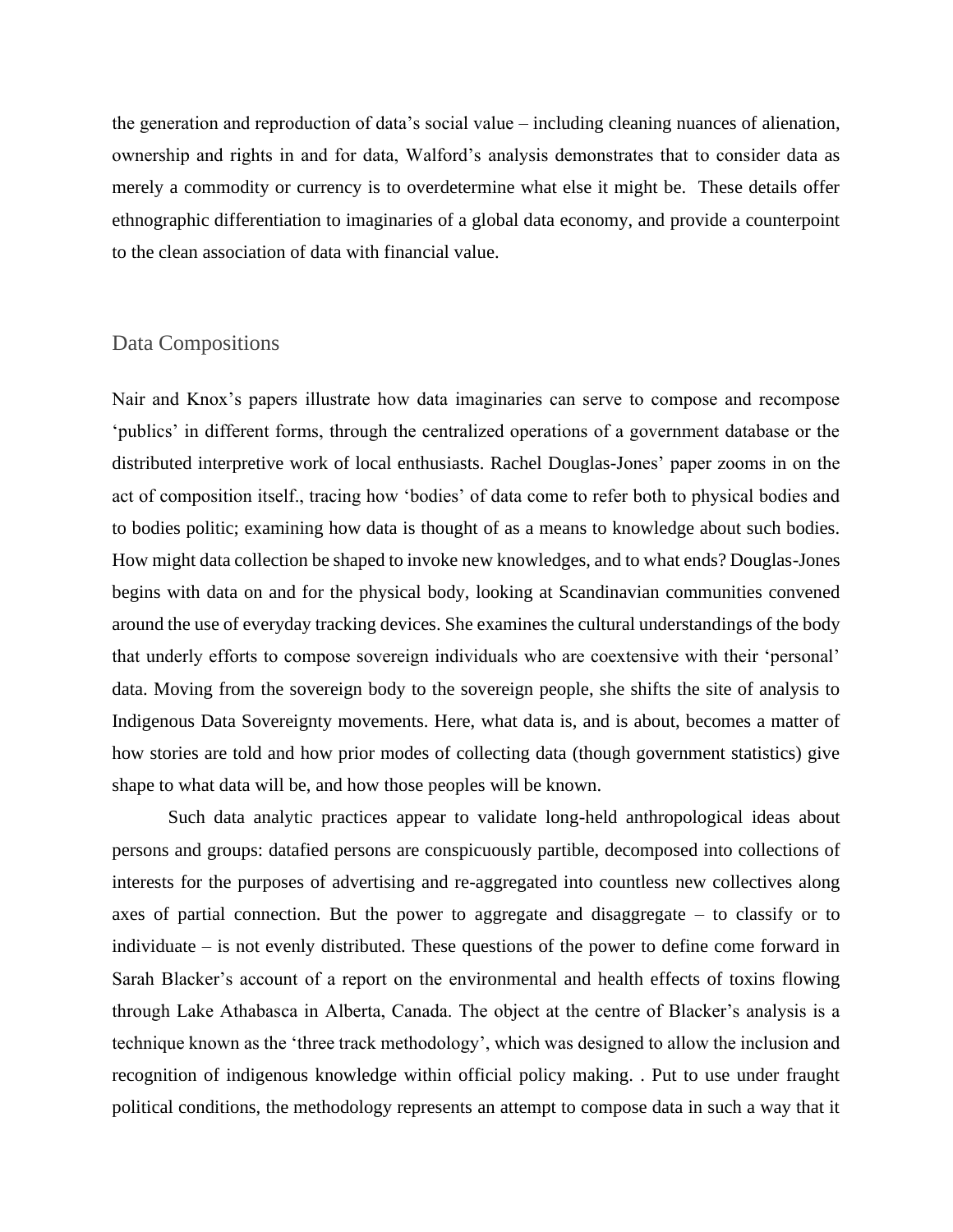can be legible to western science, recognizable as policy relevant. Blacker analyses how different kinds of knowledge are made into data, working through the aesthetic, temporal and incommensurable dimensions present in the making of contamination evidence. Her article suggests that data cannot be read without its national and historical framing – framings which become part of the question 'what is data'?

 In both Blacker and Douglas-Jones's articles, data shows its capacity for composition, bringing persons and data into new social and political formations. Both accounts refuse the spatialization of a technological timeline (Fabian 1983) when considering the uses to which indigenous knowledge and data will be put. An anthropology of data works towards developing theory to accommodate data's compositional capacity, and, we suggest, contributes to recomposing anthropological attention at the same time.

Cori Hayden's contribution turns to another form of composition, analyzing how concerns about connection and contagion from turn-of-the-century crowd theory have become newly relevant with the emergence of online 'crowds' that are at once the subjects and objects of massive data production. As she writes, 'data – in its form of clicks, and shares, and micro-targeting, and retweets, and virality, and filter bubbles – has been a source of, and a site of anxious concern about, emotional contagion, social "dissolution", more-than-human social compositions, and pressing questions about the mediums through which ineffable energetic forces travel' (Hayden, this volume). Where the power of 'big data' is conventionally associated with its size and scope, Hayden traces an argument for attending to the modes of connection within the crowd, the shape of the network through which social intensities flow and act. Through a careful reappraisal of work by notorious theorists like Gustave Le Bon, Hayden demonstrates the value of expanding our theoretical frames of reference when working to understand such apparently novel dynamics as social action in online spaces. The presence, availability and behaviour of data in these spaces prompts the revisitation of questions central to the crowd theory of the nineteenth century.

### Conclusion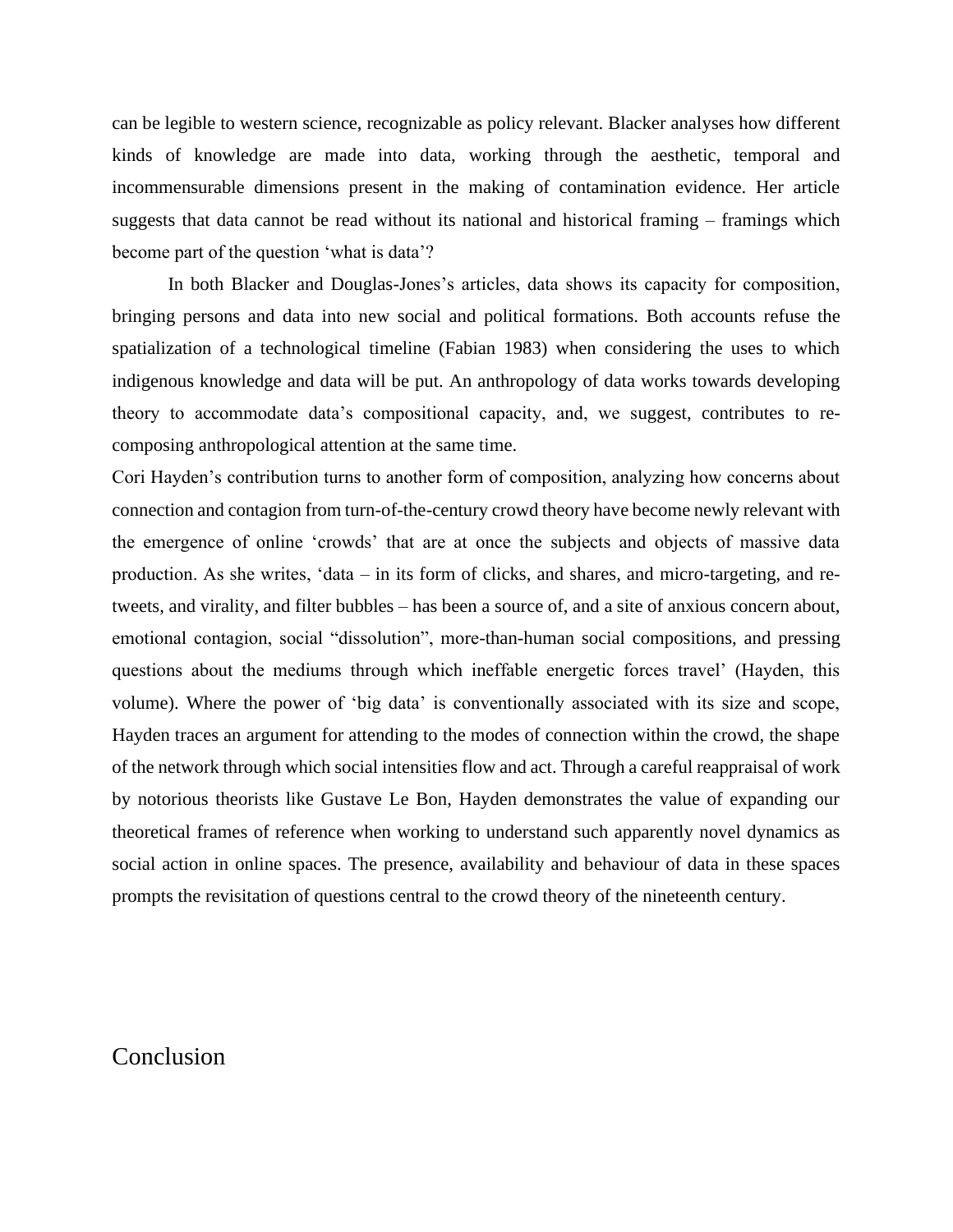Data is generated for and drawn into existing social worlds and problems. In data practices, we recognize continuities with deeper pasts, with projects of society making and attempts at 'managing' people and their worlds. How it will come to speak to and shape those worlds and problems cannot be known in advance. The anthropological capacity to critically regard the claims of the new, and to see how old ideas appear in new guises is necessary at a juncture in great need of highlighting new injustices in the name of new freedoms.

As a powerful generic, linking widely varying practices and objects to each other through its apparently modest epistemic form, an anthropology of data should, following Strathern (2014), recover the specifics of this generic, locating 'data' in its contexts. But, as papers in this collection demonstrate, it remains necessary and generative to think data across sites. From the informatic rendering of genomics (Tutton and Prainsack 2011) to the citizen as a digitally re-articulated configuration of domination and resistance (Ruppert 2012; Lyon 2008), or the vast Earth BioGenome project as systems of exchange flourishing through data, social practices are valued on data markets that exist at the edges of conventional regulatory apparatuses (Gerlitz and Helmond 2013; Maurer 2015). Much is being worked out. These studies, and many others like them, demonstrate the immense intellectual potential of the social study of data. We close with call for further work that thinks across sites and settings to produce concrete theoretical formulations. An anthropology of data provides ethnographic thickness and sited-ness to counter data's ideologies of objectivity; it can also open up new conceptual approaches for thinking with and about social worlds, as they are used, made, and done through data. For data makes relations, and it is the careful analysis of the consequences of this capacity to mold and re-shape hoped-for futures towards which an anthropology of data should direct itself.

### **Acknowledgements**

The authors thank the reviewers of this collection. We learned after the fact that the late Sally Engle Merry had provided insightful comments which helped us reshape our arguments. Thanks are due also to Katie Smith and Nayanika Mathur for their critical readings of work in progress, and to Jessica Turner and Lara Tatiana Reime for their support of the editorial process. We thank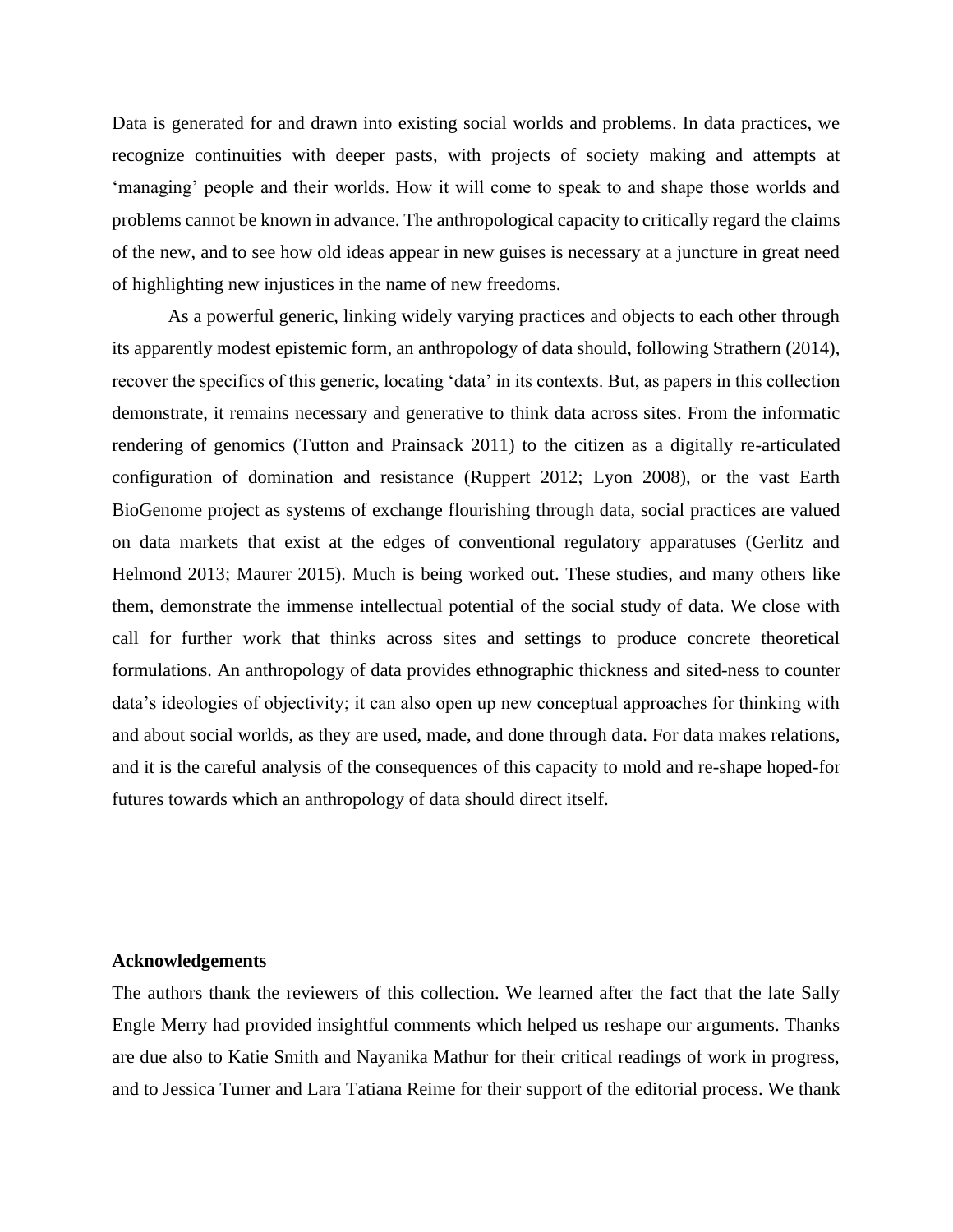the participants of the seminar that gave rise to this collection, in particular discussants Haidy Geismar and Marilyn Strathern.

#### **References**

Amoore, L. 2006. Biometric Borders: Governing mobilities in the war on terror. Political Geography 25: 336-351

Amoore, L. 2011. Data Derivatives: On the Emergence of a Security risk Calculus for Our times. Theory, Culture and Society 28(6): 24–43.

Benjamin, R. 2016. Catching our breath: critical race STS and the Carceral Imagination. Engaging Science, Technology and Society 2: 145-156.

Benjamin, R. (ed). 2020. Captivating Technology: Race, Carceral Technoscience and Liberatory Imagination in Everyday Life. Durham, NC: Duke University Press.

Boellstoff, T. 2013. Making data big, in theory. First Monday 18(10).

Browne, S. 2010. Digital Epidermalization: Race, Identity and Biometrics. Critical Sociology 36(1): 131–150.

Browne, S. 2015 Dark Matters: On the Surveillance of Blackness. Durham, NC: Duke University Press.

Cheney-Lippold, J. 2011.A New Algorithmic Identity : Soft Biopolitics and the Modulation of Control. Theory Culture Society 28(6): 164–181.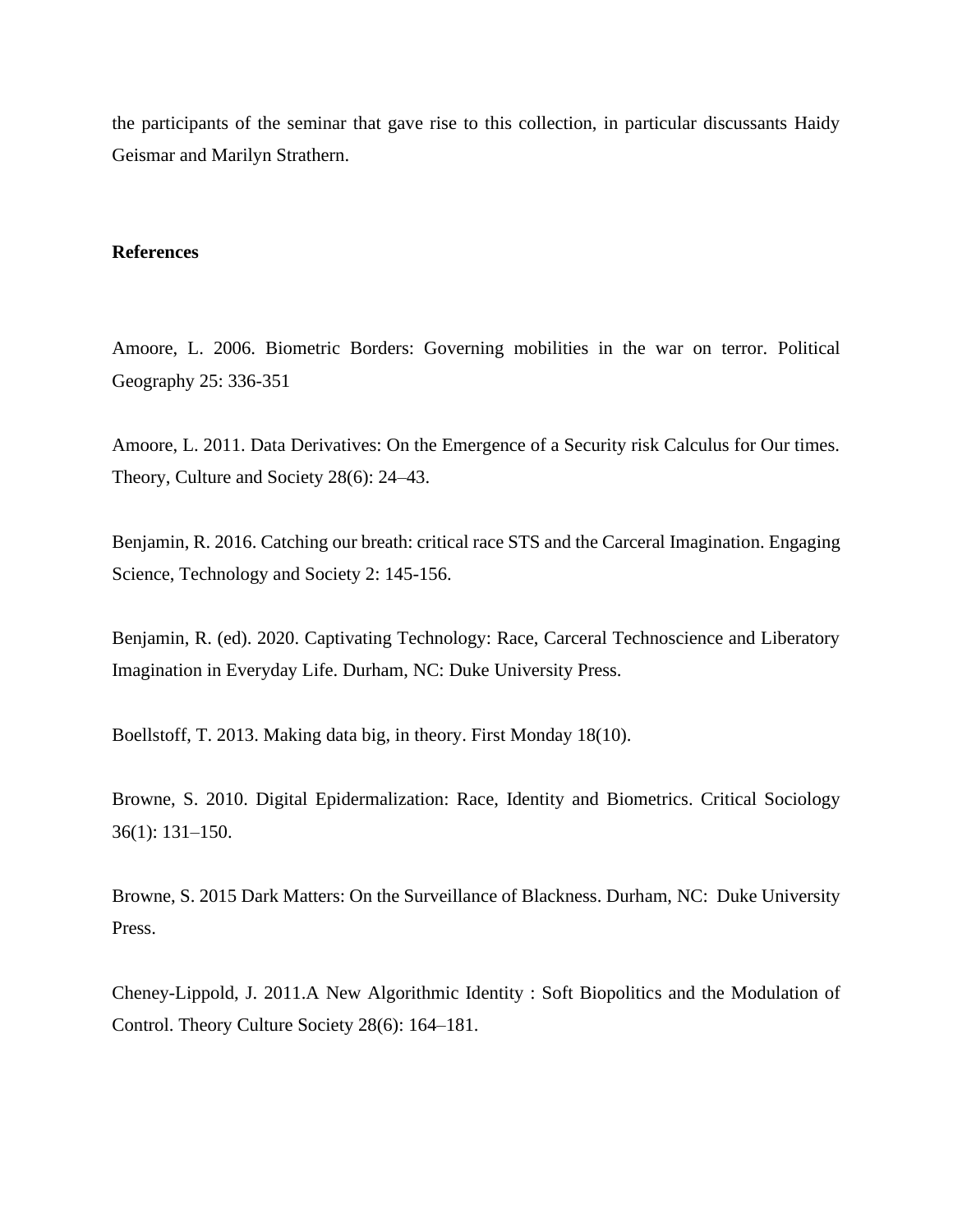Chun, W. H. K. 2016. Programmed Visions: Software andMemory. Cambridge, MA: MIT Press.

Chun, W. H. K. Introduction: Race and/as Technology; or, How to Do Things to Race (eds.) L. Joyrich & W.Chun Camera Obscura 70, 42(1): 7–35.

Couldry, N. and U.Mejias. 2018. Data colonialism: rethinking big data's relation to the contemporary subject. Television and New Media.

Crowder, J. W., M. Fortun, R. Besara, &L. Poirier. 2019. Anthropological Data in the Digital Age: New Possibilities, New Challenges. London: Palgrave Macmillan.

Dalton, C. & J. Thatcher. 2014. What does a critical data studies look like ,and why do we care? Seven points for a critical approach to 'Big Data' Society & Space.

Dourish, P. 2017. The Stuff of Bits: An Essay on the Materialities of Information. Cambridge: MIT Press.

Dourish, P., & Mainwaring, S. (2012). Ubicomp's colonial impulse. Proceedings of UbiComp '12 (pp. 133– 142).

Eagle, N & A. Pentland. 2006. Reality mining: sensing complex social systems. Pers Ubiquit Comput 10: 255–268.

Engle Merry, S. 2016. The Seductions of Quantification. Chicago: University of Chicago Press.

Engelke, M. 2008. The Objects of Evidence: Anthropological Approaches to the Objects of Knowledge' Journal oftheRoyal Anthropological Instituten14(1): sii–S158.

Fabian, J. 1983. Time and the Other: How Anthropology Makes its Object. New York: Columbia University Press.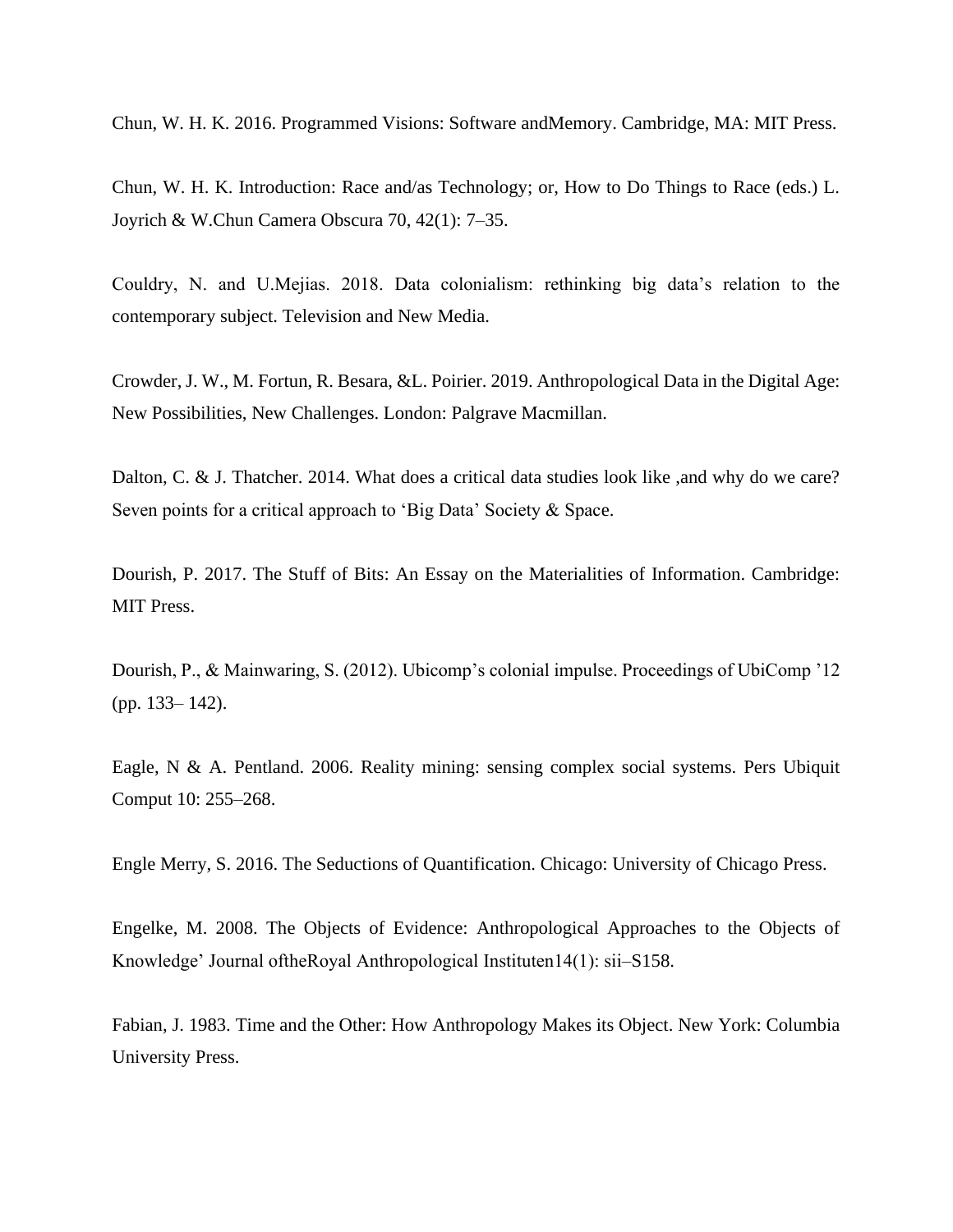Foucault, M. 1977 [1975]. Discipline and Punish, Alan Sheridan (trans.), New York: Pantheon Books.

Fourcade, M. & K. Healy. 2017. Seeing like a market. Socio-Economic Review 15(1): 9–29.

Franklin, S. 2003. Rethinking nature-culture: anthropology and the new genetics. Anthropological Theory 2003 3(1): 65–85.

Franklin, S. 2013. Biological Relatives: IVF, Stem Cells, and the Future of Kinship. Durham, NC: Duke University Press.

Franklin, S. and McKinnon, S. 2001. Relative Values: Reconfiguring Kinship Studies. Durham, NC: Duke University Press.

Gabrys, J., H. Pritchard and B.Barratt. 2016. Just good enough data: Figuring data citizenships through air pollution sensing and data stories. Big Data and Soc July–December 2016: 1–14.

Gardiner, E. and Musto, R.G. 2015. The digital humanities: a primer for students and scholars. Cambridge: Cambridge University Press.

Gerlitz, C. & Helmond A. 2013. The Like Economy: social buttons and the data-intensive web New Media & Society 15(8), 1348–1365.

Greenfield, D. 2016. Deep data: Notes on the n of 1. In D. Nafus (Ed.), Quantified: Biosensing technologies in everyday life, 123–146.

Hacking, I. 1990. The Taming of Chance. Cambridge: Cambridge University Press.

Hales, M. K. 2019. Animating Relations: Digitally Mediated Intimacies between the Living and the Dead. Cultural Anthropology 34(2): 187–212.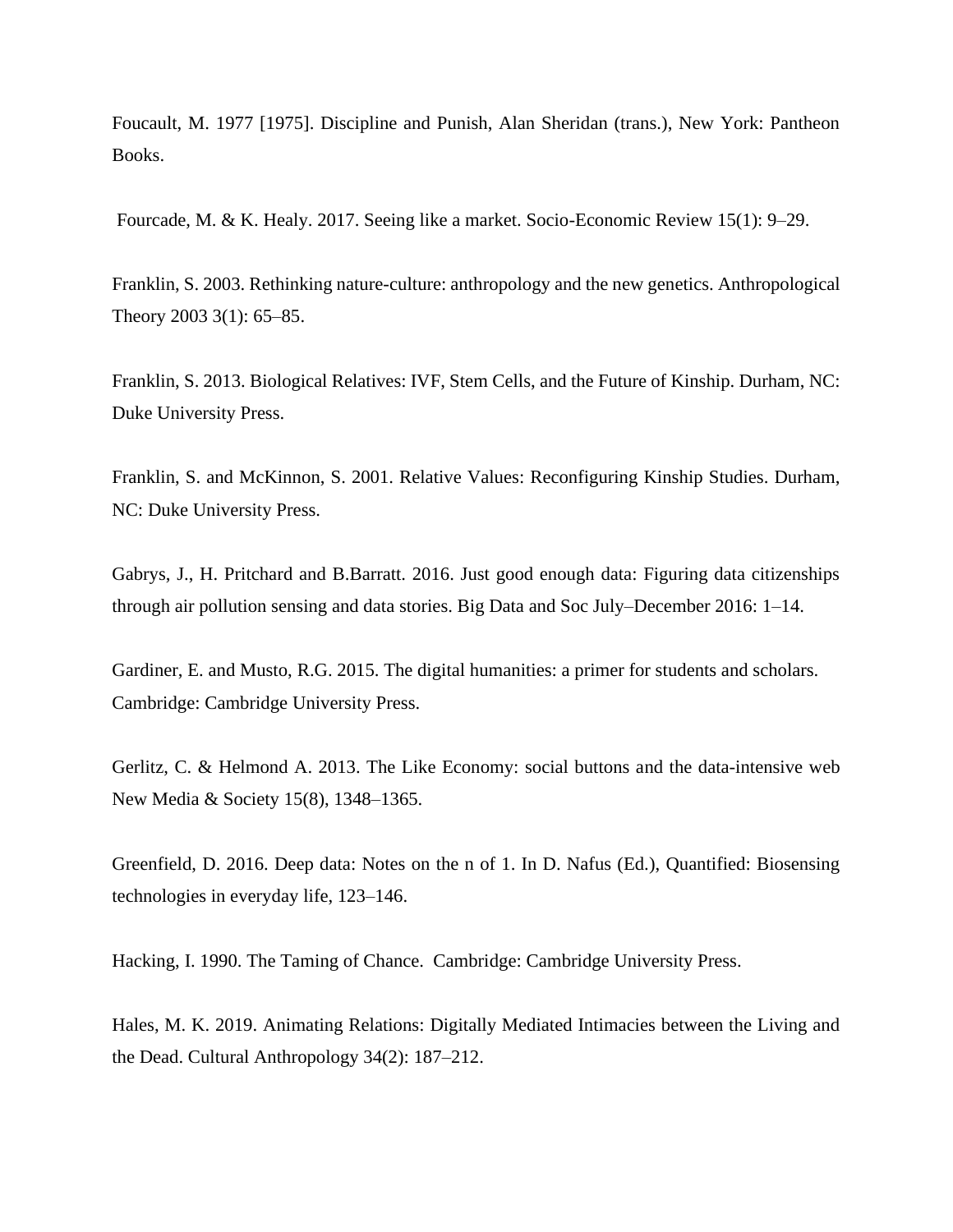Halpern, O. 2014. Beautiful Data: a history of vision and reason since 1945. Durham, NC: Duke University Press.

Hastrup, K.2004. Getting it right: Knowledge and evidence in anthropology. Anthropological Theory 4(4):455–472.

Hull, M. 2012. Government of Paper: The Materiality of Bureaucracy in Urban Pakistan. Berkeley: University of California Press.

India Today. 2019. Ghosts didn't vote in Lok Sabha polls, all were humans, says EC rubbishing claims on data mismatch. India Today June 1<sup>st</sup>2019.

(Available online: [https://www.indiatoday.in/india/story/ghosts-did-not-vote-2019-lok-sabha](https://www.indiatoday.in/india/story/ghosts-did-not-vote-2019-lok-sabha-polls-data-mismatch-election-commission-1540291-2019-06-01%252520Accessed%252520June%2525201st%2525202019)[polls-data-mismatch-election-commission-1540291-2019-06-01 Accessed June 1st 2019.](https://www.indiatoday.in/india/story/ghosts-did-not-vote-2019-lok-sabha-polls-data-mismatch-election-commission-1540291-2019-06-01%252520Accessed%252520June%2525201st%2525202019) )

Kitchin, R. & Lauriault T.P. 2014. Towards critical data studies: Charting and unpacking data assemblages and their work. The Programmable City Working Paper 2. Available at http://papers.ssrn.com/sol3/papers.cfm?abstract\_id=2474112

Kitchin, R. 2013. Big Data and Human Geography: Opportunities, Challenges and Risks. Dialogues in Human Geography 3, 262–67.

Knox, H. & D. Nafus. 2018. Ethnography for a Data Saturated World. Manchester: Manchester University Press.

Kukutai, T. and D. Cormack.2019. Mana motuhake ā-raraunga: datafication and social science research in Aotearoa, Kōtuitui: New Zealand Journal of Social Sciences Online.

Lowrie, I. 2018. Becoming a Real Data Scientist: Expertise, Flexibility and Lifelong Learning. In Ethnography for a Data Saturated World (eds.) H. Knox & D. Nafus, 62-81. Manchester: Manchester University Press.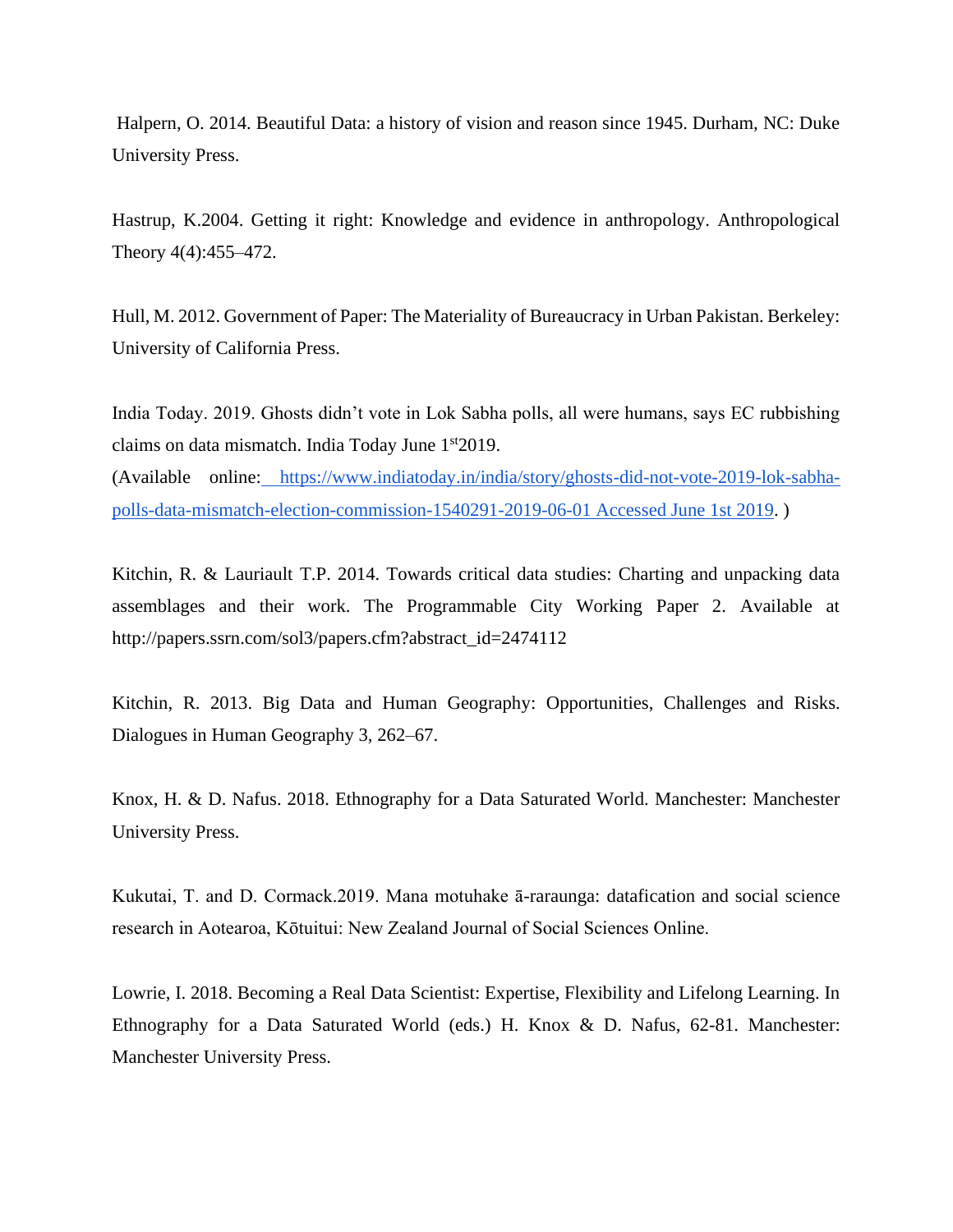Lupton, D. 2013. Quantifying the Body: monitoring and measuring health in the age of health technologies. Critical Public Health 23 (4), 393-403.

Lury, C. and S. Day. 2019. Algorithmic Personalization as a Mode of Individualization.Theory, Culture and Society 36(2): 17–37.

Lyon, D.2008. Biometrics, identification and surveillance. Bioethics 22 (9), 499-508.

M'charek, A., K. Schramm & D. Skinner. 2014. Topologies of Race: Doing territory, population and identity in Europe. Science Technology and Human Values 39 (4), 468-487.

Marres, N. (ed). 2017. Digital Sociology: The Reinvention of Social Research. Wiley.

Maurer, B. 1997. Recharting the Carribean: Land, Law and Citizenship in the British Virgin Islands. Ann Arbor: University of Michigan Press.

Maurer, B. 2015. Principles of Descent and Alliance for Big Data. In Data: Now bigger and better! (eds.) T. Boellstorff & B. Maurer. Prickly Paradigm Press.

Merry, S.E. 2016. Seductions of Quantification: Measuring Human Rights, Gender Violence and Sex Trafficking. Chicago: The University of Chicago Press.

Monga, V. 2016. Accounting's 21<sup>st</sup>Century Challenge: How to Value Intangible Assets? The Wall Street Journal March 21, 2016.

(Available online: [https://www.wsj.com/articles/accountings-21st-century-challenge-how-to](https://www.wsj.com/articles/accountings-21st-century-challenge-how-to-value-intangible-assets-1458605126)[value-intangible-assets-1458605126\)](https://www.wsj.com/articles/accountings-21st-century-challenge-how-to-value-intangible-assets-1458605126)

Mullaney, T. (ed.). 2019a. The Chinese Deathscape: Grave Reform in Modern China. Stanford: Stanford University Press.

—— 2019b. No room for the dead: on grave relocation in contemporary China. (Available online: DOI: 10.21627/2019cd/tsm)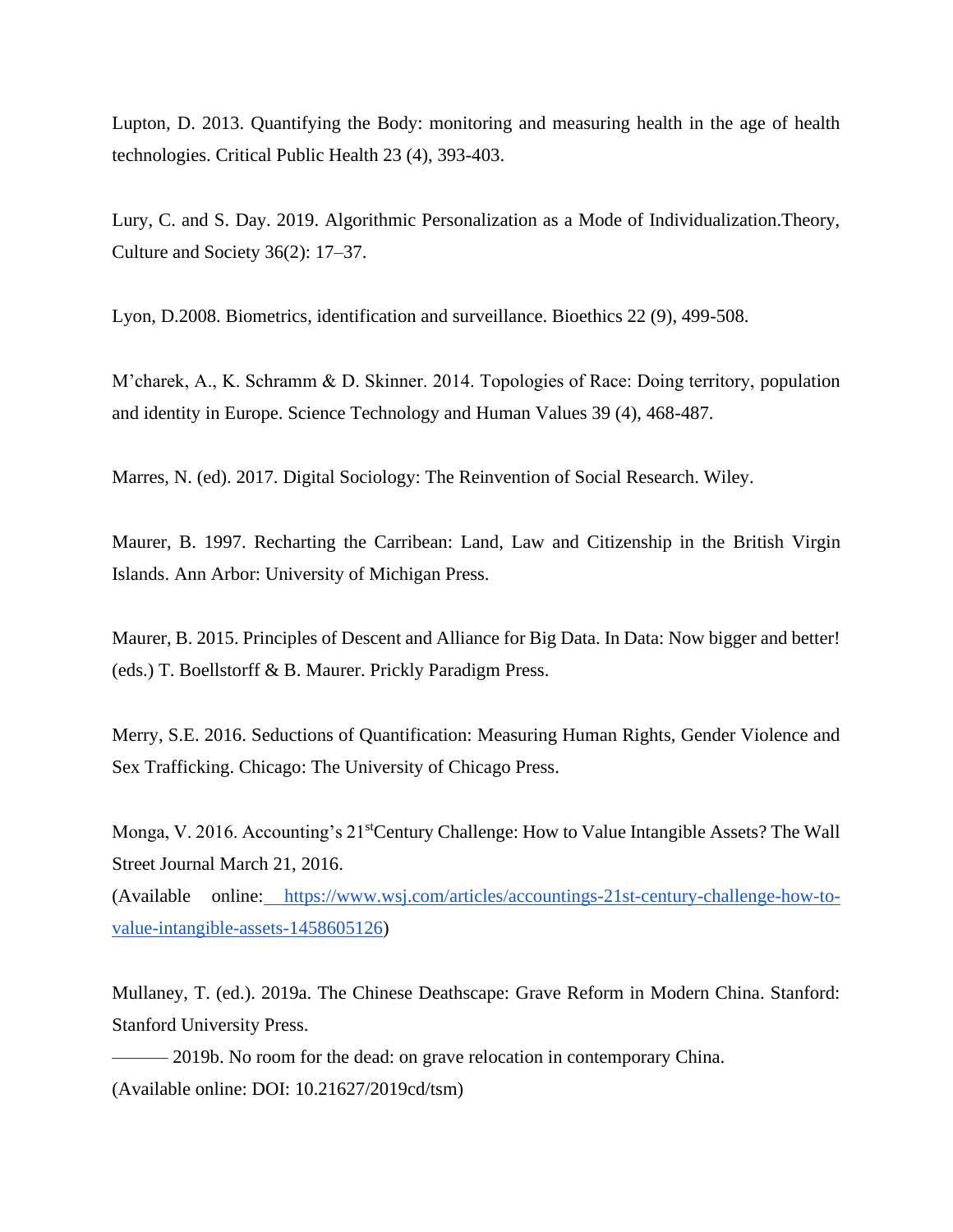Murphy, M.2015. Phantasmagrams of Population. Histories of the Future[.](http://histscifi.com/essays/murphy/phantasmagrams-of-population) <http://histscifi.com/essays/murphy/phantasmagrams-of-population> Accessed 15th May 2020

Murphy, M. 2017. The Economization of Life. Durham, NC: Duke University Press.

Nafus, D. & J. Sherman. 2014. Big Data, Big Questions: This One Does Not Go Up To 11: The Quantified Self Movement as an Alternative Big Data Practice. International Journal Of Communication 8 (11), 1784–1794.

Nafus, D. 2018. Working ethnographically with sensor data. In Ethnography for a Data Saturated World (eds.) H. Knox & D. Nafus, 233-251. Manchester: Manchester University Press.

Nelson, D.M. 2015. Who Counts? The Mathematics of Death and Life after Genocide. Durham, NC: Duke University Press.

Park, S., D. D. Won, B. J. Lee. et al. 2020. A mountable toilet system for personalized health monitoring via the analysis of excreta. Nature Biomedical Engineering 4: 624–635.

Pfaffenberger, B. 1988. The Social Meaning of the Personal Computer: or, Why the Personal Computer Revolution Was No Revolution. Anthropological Quarterly 61(1): 39–47.

Porter, T. 1995. Trust in Numbers: The Pursuit of Objectivity in Science and Public Life. Princeton, NJ: Princeton University Press.

Power, M.1997. The Audit Society: Rituals of Verification. Oxford: Oxford University Press.

Rapp, R. 2016. Big data, small kids: Medico-scientific, familial and advocacy visions of human brains. BioSocieties 11: 1–21.

Reardon, J. 2017. The Post-Genomic Condition. Chicago: University of Chicago Press.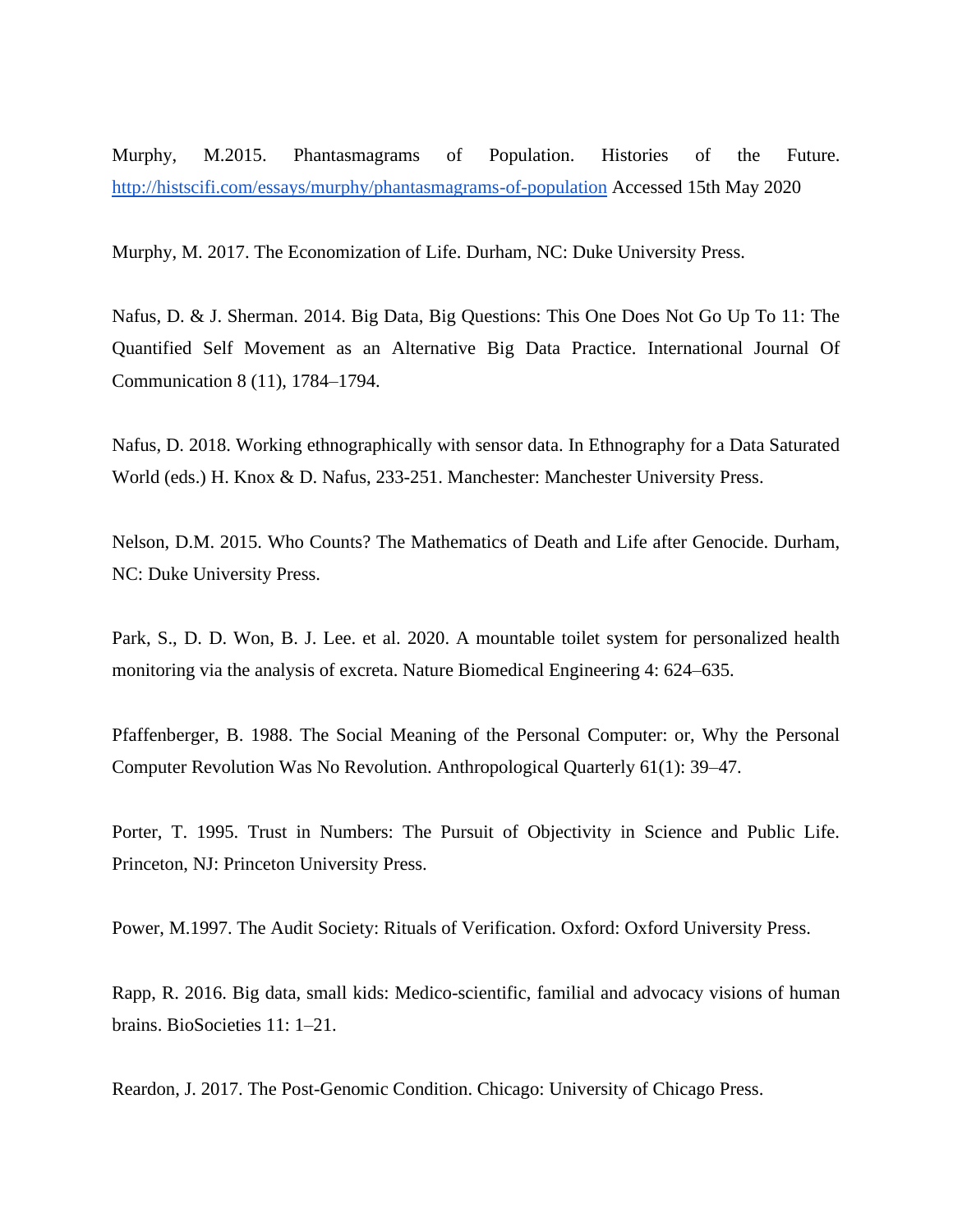Reeves, M. 2016. The Black List: On Infrastructural Indeterminacy and its Reverberations. In Infrastrucutres and Social Complexity (eds.) Bruun Jensen, C. P. Harvey & A. Morita, pp. 296– 308. London: Routledge.

Riles, A. (ed.) 2006. Documents: Artifacts of Modern Knowledge. Ann Arbor: The University of Michigan Press.

Ruckenstein, M. & N.D. Schüll. 2017. The Datafication of Health. Annual Review of Anthropology 46, 261-278.

Ruppert, E. 2012. The governmental topologies of database devices. Theory, Culture & Society 29, 4–5, 116-136.

Isin, E. and E. Ruppert.2019. Data's empire: postcolonial data politics. In Data Politics: Worlds, Subjects, Rights, (eds). D. Bigo, E. Isin, & E. Ruppert. London: Routledge.

Sandbukt, S. 2018. The Future of Digital Payments: The impact of disintermediated and decentralised financial technologies in Indonesia. Work in Progress paper, IT University of Copenhagen.

Savage, M. & R. Burrows. 2007. The Coming Crisis of Empirical Sociology. Sociology 41(5), 885–99.

Seaver, N. 2012. Algorithmic Recommendations and Synaptic Functions. Limn 2 Crowds and Clouds. <https://limn.it/articles/algorithmic-recommendations-and-synaptic-functions/>

Seaver, N. 2015. Bastard Algebra. In Data: Now bigger and better! (eds.) T. Boellstorff & B. Maurer. Prickly Paradigm Press.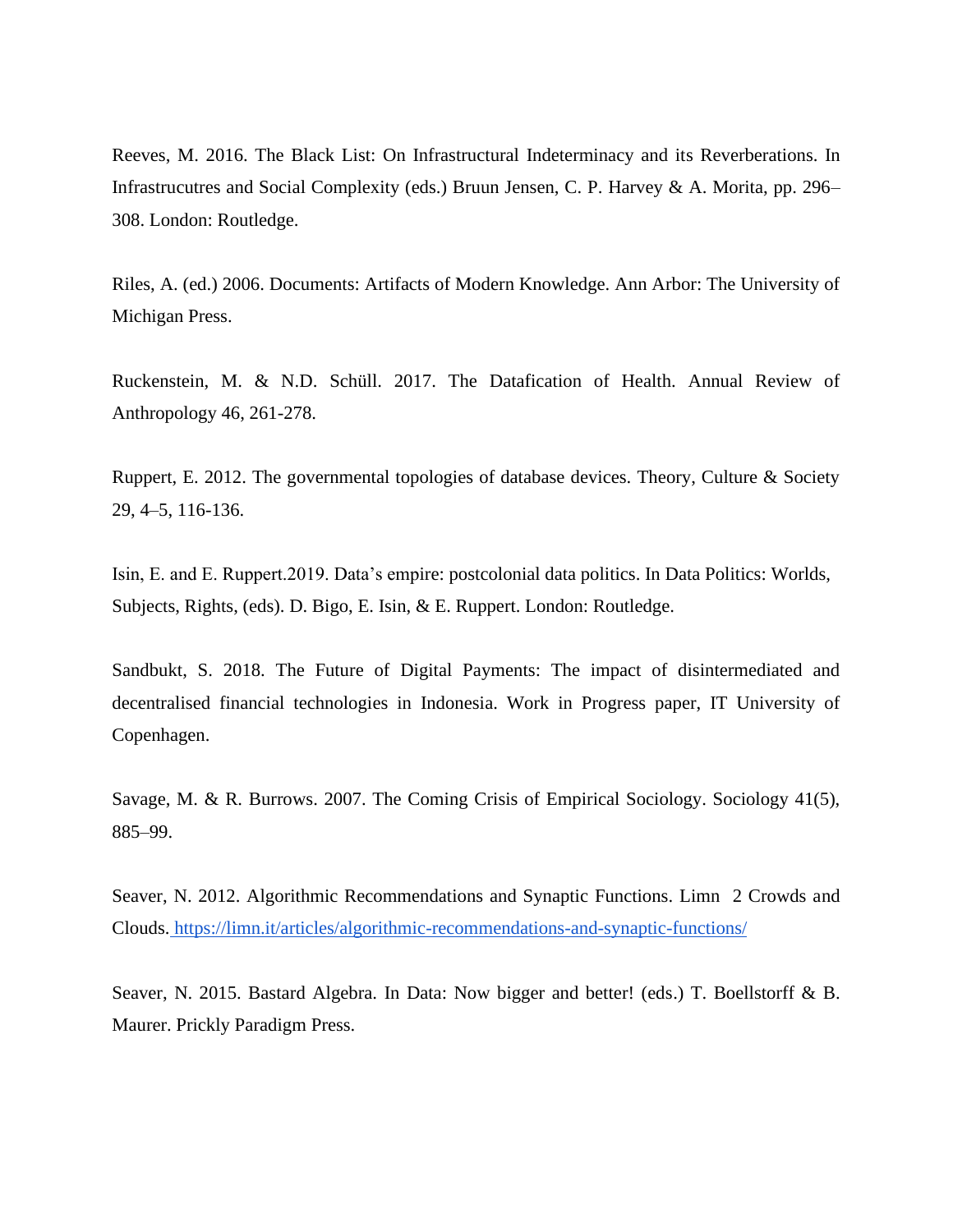- 2017. Algorithms as Culture: Some Tactics for the Ethnography of Algorithmic Systems. Big Data  $&$  Society 4(2), 1-12.

Star, S. and K. Ruhleder. 1996. Steps Toward an Ecology of Infrastructure:Design and Access for Large Information Spaces. Information Systems Research 7(1): 111-134.

Strathern, M. 2005 [1991] Partial Connections. Oxford: Altamira Press.

Strathern, M. 1992a. Reproducing the future: essays on anthropology, kinship and the new reproductive technologies. Manchester: Manchester University Press.

Strathern, M. 1992b. After Nature: English Kinship in the Late Twentieth Century. Cambridge, Cambridge University Press.

Strathern, M. 1992c. Parts and wholes: refiguring relationships in a post-plural world In Conceptualizing Society, (ed).A. Kuper.London: Routledge

——— (ed.) 2000. Audit Cultures: Anthropological Studies in Accountability, Ethics, and the Academy. Routledge.

Street, A. and A. Kelly. 2020. Counting coronavirus: delivering diagnostic certainty in a global emergency. March 6, 2020, Somatosphere http://somatosphere.net/forumpost/countingcoronavirus-diagnostic-certainty-global-emergency/

Terras, M., J. Nyhan & E. Vanhoutte (eds). 2013. Defining Digital Humanities: A Reader. Farnham, England: Ashgate Publishing.

Thatcher, J., D. O'Sullivan & D. Mahmoudi. 2016. Data colonialism through accumulation by dispossession: New metaphors for daily data. Environment and Planning D: Society and Space 34(6): 990–1006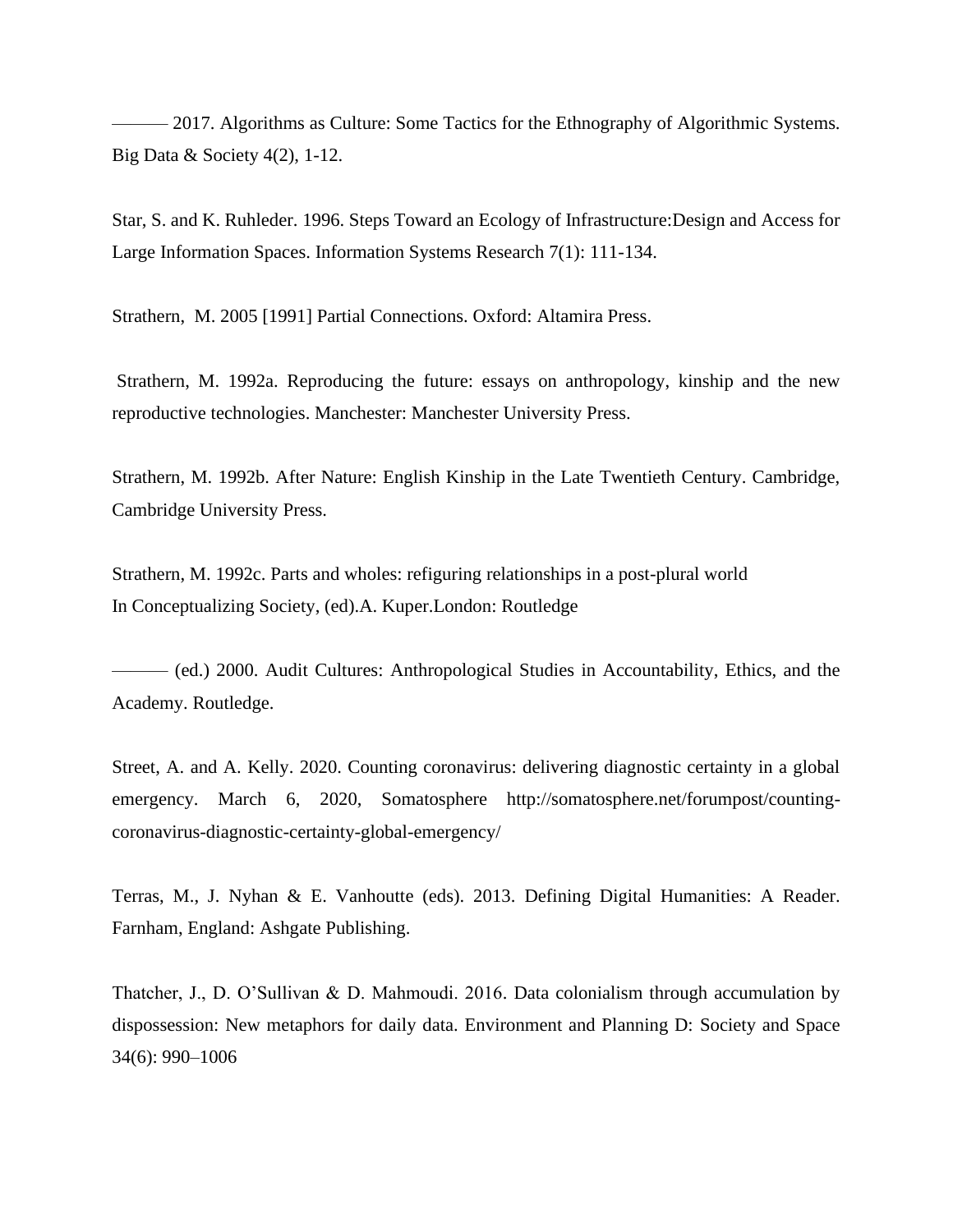Thomson, C. 2007. Making Parents: The Ontological Choreography of Reproductive Technologies. Cambridge, MA: MIT Press.

Tinati, R., S. Halford, L. Carr, & C. Pope. 2014. Big Data: Methodological Challenges and Approaches for Sociological Analysis. Sociology 48(4), 663–81.

Tutton, R. & Prainsack, B. 2011. Enterprising or altruistic selves? Making up research subjects in genetic research. Sociology of Health and Illness 33 (7), 1081-1095

Verran, H. 2010. Number as an inventive frontier in knowing and working Australia's water resources. Anthropological Theory 10(1): 1–8.

Watson-Daniels, J, Y. Milner, N. Triplett, I. Headen, D. Day, Z. Bailey, M. Styles, L. Clinton, C. Andrews, M. Wilson, N. Ezeokoli, S. Jebbett Bullard, L. Mason-Brown. 2020. *Data for Black Lives COVID-19 Movement Pulsecheck and Roundtable Report*. April 2020, http://d4bl.org/report

Wagner, R. 2016 [1977]. The Invention of Culture. Chicago: The University of Chicago Press.

Wagner, R 1977. Scientific and Indigenous Papuan Conceptualizations of the Innate", in Bayliss-Smith, T. and R. Feachem (eds) Subsistence and Survival. New York: Academic Press, pp.

Wang, T. 2016. Why Big Data Needs Thick Data.

(Available online: [https://medium.com/ethnography-matters/why-big-data-needs-thick-data](https://medium.com/ethnography-matters/why-big-data-needs-thick-data-b4b3e75e3d7)[b4b3e75e3d7\)](https://medium.com/ethnography-matters/why-big-data-needs-thick-data-b4b3e75e3d7)

Williams, K. 2018. Engineering Ethnography. In Ethnography for a Data Saturated World (eds.) H. Knox & D. Nafus, 82-104. Manchester: Manchester University Press.

Zuboff, S. 2019. The Age of Surveillance Capitalism: The Fight for a Human Future at the New Frontier of Power. London: Profile.